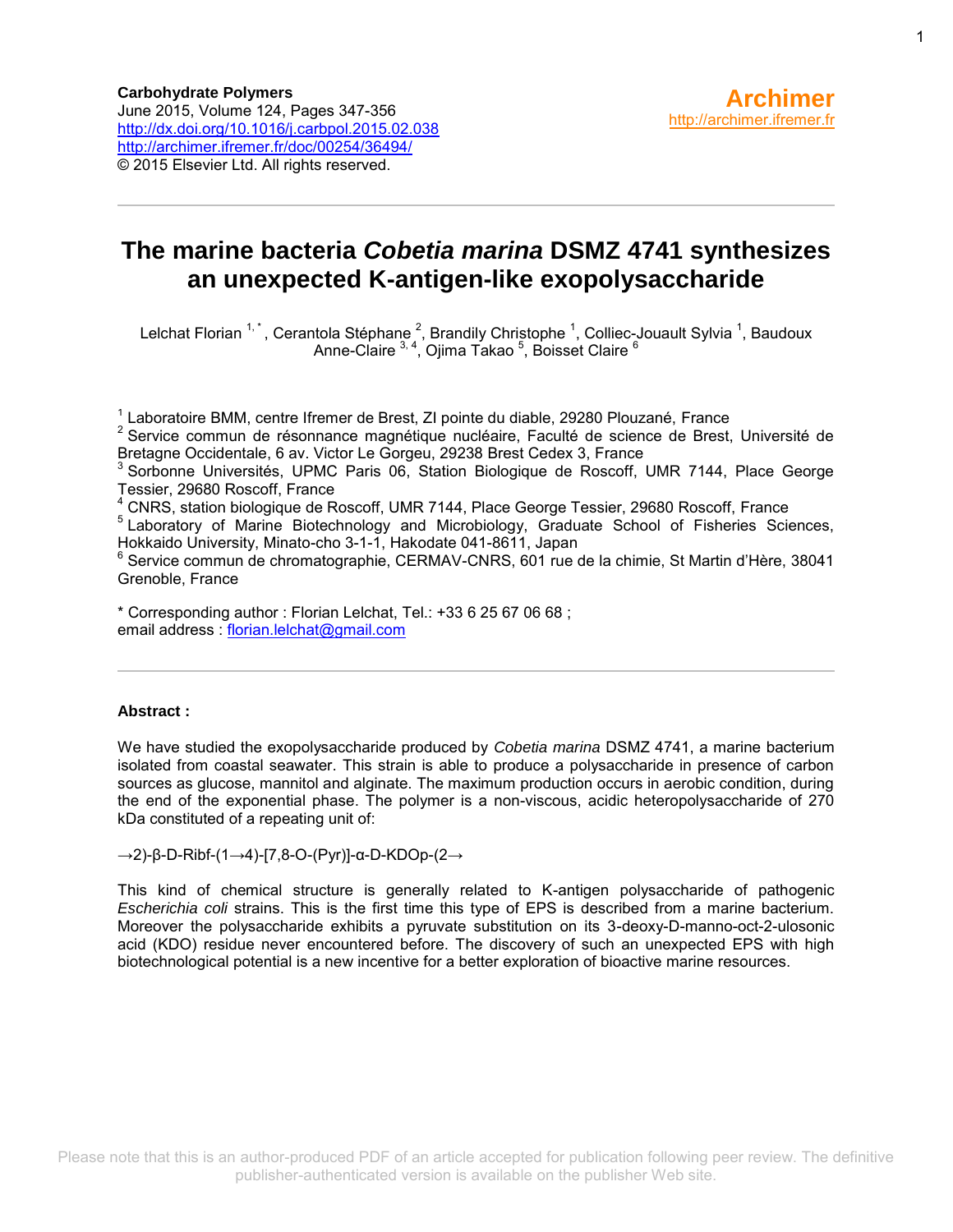## **Highlights**

►The marine bacteria *Cobetia marina* DSMZ 17117 synthesize an exopolysaccharide (named L6); The repetitive unit of the L6 exopolysaccharide is a disaccharide constituted of ribose and pyruvated KDO; This type of structure is generally encountered in antigen-K of uropathogenic E. coli strains.

**Keywords** : bacterial exopolysaccharides, K-antigen, Cobetia marina, KDO, marine polysaccharide

### **1. Introduction**

Exopolysaccharides (EPSs) are polymers of sugars whose synthesis has been identified in the three domains of life (Eukarya, Prokarya and Archeae) [\(Sutherland, 2001\)](http://www.sciencedirect.com/science/article/pii/S0144861715001526#bib0190). Bacterial EPSs display a wide range of chemical structure with homopolymeric or heteropolymeric composition, linear or branched backbones. Organic or inorganic substituents are also frequently observed on their structures [\(Freitas,](http://www.sciencedirect.com/science/article/pii/S0144861715001526#bib0050)  [Alves, & Reis, 2011\)](http://www.sciencedirect.com/science/article/pii/S0144861715001526#bib0050). EPSs occur in two different forms as a capsular polysaccharide where the polysaccharides is closely associated with the cell surface and may be covalently bound, and as a high molecular weight slime polysaccharide that can be excreted in very high amount [\(Sutherland, 2001\)](http://www.sciencedirect.com/science/article/pii/S0144861715001526#bib0190) and may be loosely bound at a limited number of discrete sites of the cell [\(Vanhooren & Vandamme, 1998\)](http://www.sciencedirect.com/science/article/pii/S0144861715001526#bib0215). EPS-producing bacteria have been isolated in a wide range of ecosystems, from human digestive tracts [\(Hidalgo-Cantabrana](http://www.sciencedirect.com/science/article/pii/S0144861715001526#bib0060) *et al*., 2013) to the deep hydrothermal vents [\(Poli, Anzelmo, & Nicolaus, 2010\)](http://www.sciencedirect.com/science/article/pii/S0144861715001526#bib0150), but also in oil wells [\(Sen, 2008\)](http://www.sciencedirect.com/science/article/pii/S0144861715001526#bib0160) or Antarctic floe [\(Van der Merwe et al., 2009\)](http://www.sciencedirect.com/science/article/pii/S0144861715001526#bib0205). Since their first descriptive studies in the middle of the last century, the biological and physicochemical unique properties of these polymers make them unavoidable in the fields of biotechnology [\(Sutherland, 2001;](http://www.sciencedirect.com/science/article/pii/S0144861715001526#bib0190) Kumar *et al*., 2009; [Freitas et al., 2011\)](http://www.sciencedirect.com/science/article/pii/S0144861715001526#bib0050). Because of their remarkable characteristics, they can also represent a real problem through their role in biofouling phenomenon, protecting EPS-producing bacteria against biocide and antibiotherapy, or by increasing corrosion ( [Stewart & William Costerton, 2001\)](http://www.sciencedirect.com/science/article/pii/S0144861715001526#bib0175). In nature EPS are usually found in the form of a biogel framing the bacterial biofilm. Beyond this 'architectural' function, from an ecophysiological point of view, EPS can have multiple purposes. Its defensive roles against desiccation or grazing by protozoa as well as phages predation are the most documented ( [Ophir &](http://www.sciencedirect.com/science/article/pii/S0144861715001526#bib0140)  [Gutnick, 1994\)](http://www.sciencedirect.com/science/article/pii/S0144861715001526#bib0140). By preventing the entry of exogenous macromolecules in the biofilm, EPSs can make some pathogenic strains 1000 times more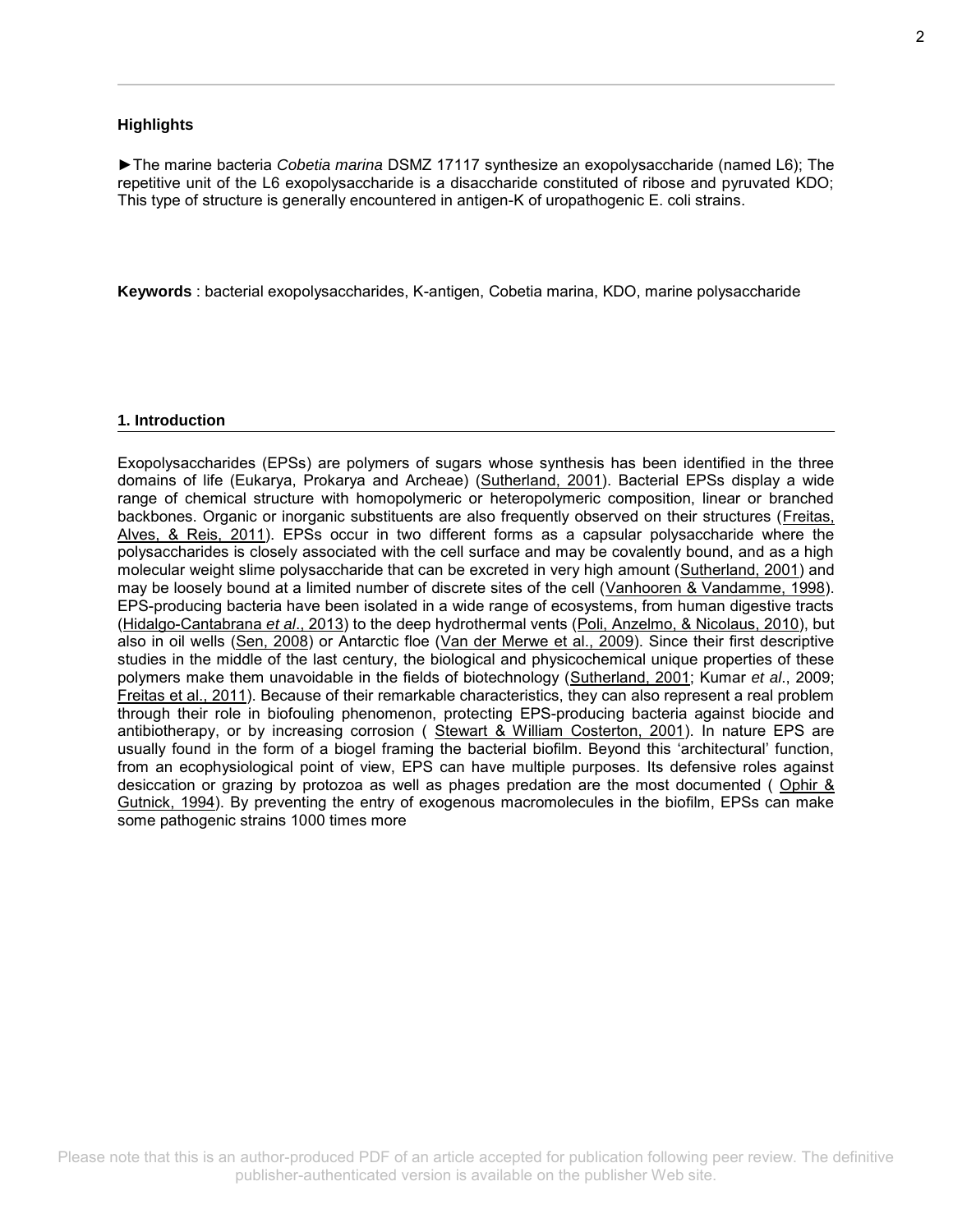resistant against antibiotics (Stewart & Costerton, 2001). Moreover, the natural chelating properties of EPS can help bacteria to enhance nutrients bioavailability and trap toxins like heavy metals (Ordax *et al*., 2010). Finally, their implications in intra or inter specific allelopathy are well established (Valepyn *et al*., 2013).

ia marina (DSMZ 4741), previously described as *Arthobacter marinus, Pseudomonas*<br>
a, *Pseudomonas halodurans*, *Deleya marina, Halomonas halodurans* as well as<br>
nonas marina (Arahal et al., 2002) was first isolated from *Cobetia marina* (DSMZ 4741), previously described as *Arthobacter marinus*, *Pseudomonas marina*, *Pseudomonas halodurans*, *Deleya marina*, *Halomonas halodurans* as well as *Halomonas marina* (Arahal *et al*., 2002) was first isolated from littoral seawater in Woodshole (USA) in 1970 (Cobet *et al*., 1970). It is a Gram negative aerobic bacteria, slightly halophilic, (from 0.5% to 20% (w/v)). This bacteria is often associated with macroalgae environment (Kraiwattanapong *et al*., 1998 ; Ivanova *et al*., 2002 ; Ivanova *et al*., 2005). *C. marina* is also well known to form biofilm and was studied as biologic model in the biofouling phenomenon (Maréchal *et al*., 2004). Its ability to synthetize and excrete exopolysaccharides and accumulate intracellular Poly-β-hydroxyalkanoate were already described on a different strain than DSMZ 4741 (Shea *et al*., 1991; Kokoulin *et al*., 2014).

85 This study presents the detailed description of a new EPS (designated as  $L_6$ ) excreted by the marine bacteria *Cobetia marina* strain DSMZ 4741 from the production by fermentation to its fine structural elucidation. This EPS shows chemical similarities with some K-antigen from the group II.

## **2. Material and method**

## **2.1 EPS production**

 *Cobetia marina* EPS production was performed in a 3 l fermenter (INFORS®) containing 92 sterilized Zobell medium composed of yeast extract  $(1 g.1<sup>-1</sup>)$ , peptone  $(5 g.1<sup>-1</sup>)$ , Tris-base  $(1.5 g.1<sup>-1</sup>)$ 93 g.l<sup>-1</sup>) and 30 g.l<sup>-1</sup> of glucose, diluted in 80% filtered seawater and 20% MilliQ. The pH 94 medium was adjusted to 7.6 and maintained this value by addition of  $H<sub>2</sub>SO<sub>4</sub>$  or NaOH. The fermenter was inoculated with a 10 % (v/v) suspension of cells in exponential phase. Bacteria were grown at 25 °C until the late exponential phase to obtain a high cell density. During the 97 stationary growth phase, the temperature was decreased to 20  $\degree$ C for 48 hours in order to enhance the EPS production. The oxygenation was monitored and regulated by stirring and air flux. The consumption of glucose was monitored with the enzyplus kit (St Gobain, France). Alternative carbon source were tested to optimize EPS biosynthesis. A production was performed in batch for mannitol (2.5 l Erlenmeyer culture, Minitron, INFORS®) and for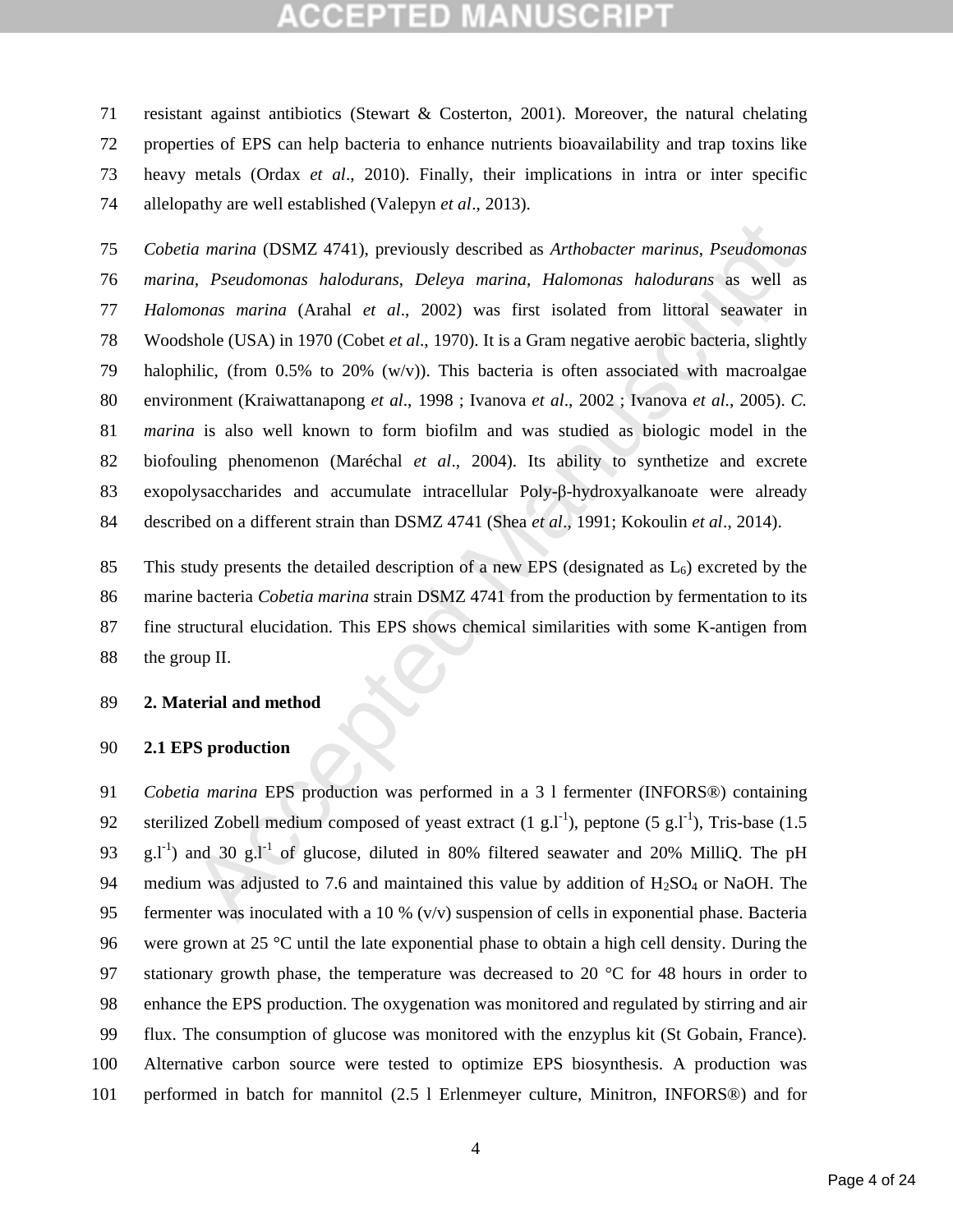- alginic acid in fermenter (10 l, INFORS®) and in batch (2.5 l Erlenmeyer culture, Minitron,
- INFORS®) with the parameters used with glucose induction.

## **2.2 EPS extraction and purification**

end of the fermentation, the culture medium was centrifuged (1 h, 14000 g, 4 °C) and<br>permatant was filtered with a Buchner through a 0.45 µM glass filter (Whatman®).<br>n azide (NaN<sub>3</sub>, 0.4 g.<sup>1-1</sup> final concentration) was a 105 At the end of the fermentation, the culture medium was centrifuged (1 h, 14000 g, 4  $^{\circ}$ C) and 106 the supernatant was filtered with a Buchner through a 0.45  $\mu$ M glass filter (Whatman®). 107 Sodium azide (NaN<sub>3</sub>, 0.4 g. I<sup>-1</sup> final concentration) was added to the filtrate to prevent bacterial regrowth. The filtered culture supernatant containing the soluble EPS was then purified by tangential ultrafiltration with a 100 kDa cut-off cartridge (Millipore®) against mQ water. The

purified EPS was then frozen, freeze dried and stored away from light and moisture.

## **2.3 EPS analysis**

- Before analysis, EPS was resuspended in MilliQ water and it was centrifuged (12000 g, 10
- 113 min, 20°C) to remove insoluble materials. The supernatant was used for further analysis.

## **2.3.1 Fourier Transform Infra Red Spectroscopy**

About 20 mg of a lyophilized sample was placed under the beam of a FT-IR spectrometer

(Nicolet sI10, ThermoScientific®) in attenuated total reflectance mode (ATR, diamond/ZnSe

crystal) at ambient temperature. Spectra were acquired with 16 scans and data were processed

with the Omnic spectra software (thermoscientific®).

## **2.3.2 Quantification of DNA and RNA in EPS samples**

DNA and/or RNA content of the EPS was evaluated by spectrophotometry. OD of a 0.1%

EPS solution (w/v) in MilliQ water measured at 260 nm (Hitachi U-1800®) was converted in

122 DNA or RNA equivalent (1 OD unity = 50  $\mu$ g.ml<sup>-1</sup> of DNA or 40  $\mu$ g.ml<sup>-1</sup> for RNA).

## **2.3.3 Total sugar determination**

 The Dubois colorimetric method (Dubois, 1956) takes into account all types of sugars such as aldoses, ketoses and uronic acids. This assay provides a relative percentage of total sugar content expressed in ribose equivalent used for the standard curve. A 200 μl EPS sample 127 solution (10 mg.ml<sup>-1</sup>) was treated with 200 µl of a 5% phenol solution and 1 ml of pure H2SO4. The mixture was cooled to room temperature for 30 min. Absorbance at 492 nm of 129 samples as well as standard sugar (10 to 100  $\mu$ g.ml<sup>-1</sup> ribose) was read by spectrophotometry (Hitachi U-1800®).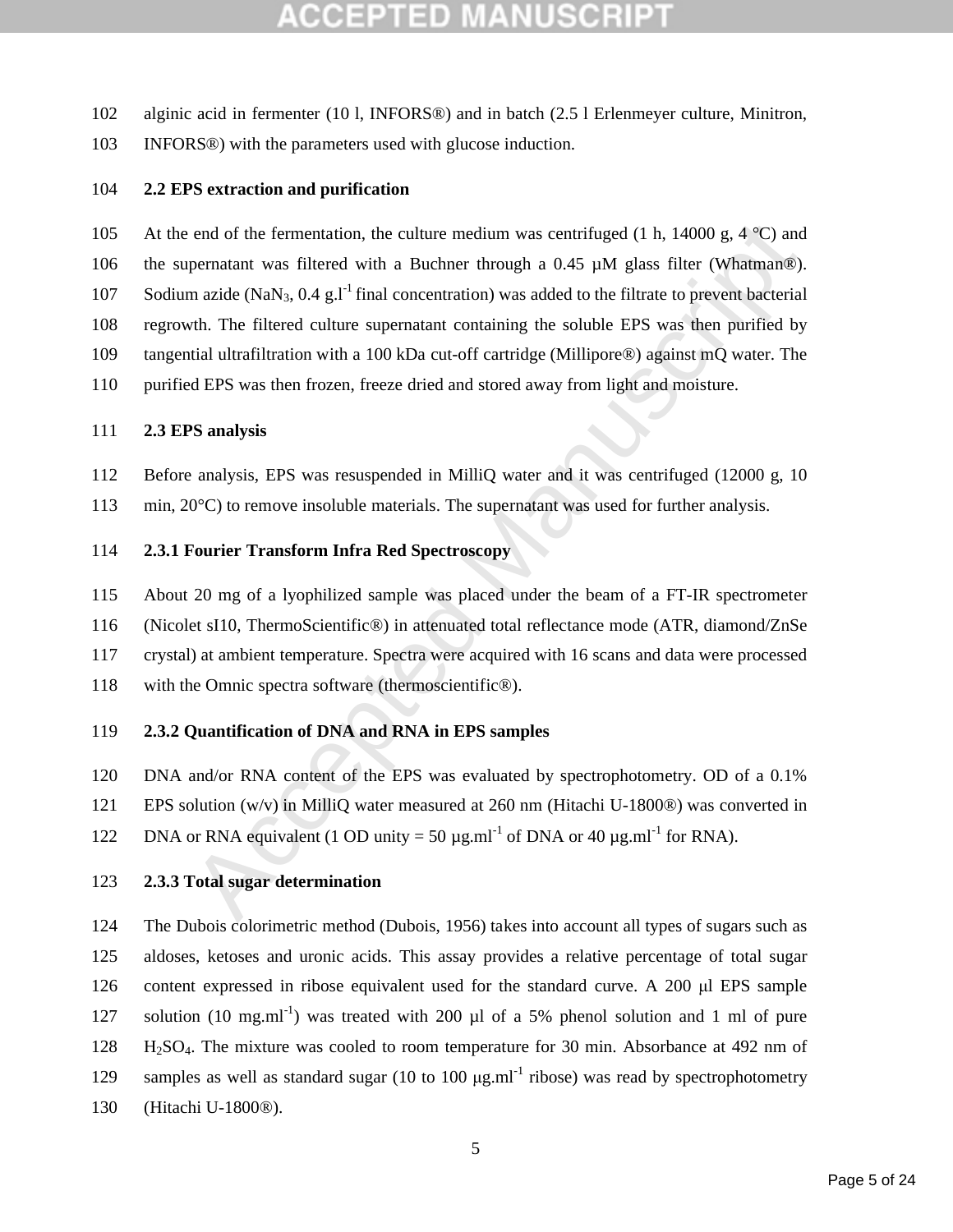## **2.3.4 Protein concentration measurement**

 The Bradford method (Bradford, 1976) using Coomassie blue is based on the difference in color depending on its complexation with some amino acids present in proteins. 1 ml of 134 reagent (Biorad) was added to 20  $\mu$ l of sample (10 mg.ml<sup>-1</sup>) and incubated 5 min at room 135 temperature. OD of samples as well as the standard protein (0 to 0.75 mg.ml<sup>-1</sup> of Bovine Serum Albumin (BSA)) was measured at 595 nm (Hitachi U-1800®).

## **2.3.5 Observation of degradation products**

It (Bional) was adaced to 20 µ1 of sample (10 mg.mi) and included a 5 min at room<br>trature. OD of samples as well as the standard protein (0 to 0.75 mg.mi<sup>-1</sup> of Bovine<br>Ablumin (BSA)) was measured at 595 nm (Hitachi U-1800 Thin Layer Chromatography (TLC) of oligosaccharides was carried out by deposit 2 µl of 139 polysaccharide solution (10 mg.ml<sup>-1</sup>) hydrolyzed with trifluoroacetic acid (2%) at the basis of Silica Gel-60 TLC plates (E. Merck®, Darmstadt, Germany) and by migrating with a solvent composed of 2:1:1 1-BuOH/AcOH/H2O in a chromatography tank. Oligosaccharides and 142 monosaccharides were visualized by spraying  $10\%$  (v/v)  $H_2SO_4$  in EtOH, and then heating at 143 120 °C for 15 min. In order to specifically detect unsaturated/deoxy sugars, thiobarbituric acid (TBA) staining was performed after the periodic acid degradation (Lanning & Cohen, 1951). Namely, the plate was sprayed with a 0.02 M sodium periodate solution and left for 15 min for the degradation of sugars on the plate. The plate was then sprayed with an Ethylen Glycol/Acetone/H2SO4 solution (50:50:0.3) and dried for 10 min. Finally, the plate was 148 sprayed with a 6% (v/v) solution of 2-thiobarbituric acid and heated at 150 °C for 10 min to detect malondialdehyde produced from unsaturated/deoxy sugars as bright red spots.

## **2.3.6 Fractionation of EPS**

 About 300 mg of native EPS were diluted in 30 ml of 5 mM ammonium acetate buffer, pH 6. The sample was applied to a Toyopearl DEAE-650M anion exchange (Tosoh, Tokyo, Japan, 20 x 2.2 cm) chromatographic column. Elution was performed with 600 ml of a NaCl linear gradient from 0 to 1 M with a collected volume of 10 ml per fraction. For each fraction, total sugar content and uronic acid content were determined with Dubois method and carbazole/sulphuric acid method respectively. EPS fractions were analyzed in a Native Polyacrylamide Gel electrophoresis to observe potential difference in the migration patterns. 12 µl of fractions samples were mixed with 12 µl of loading buffer (25% (v/v) glycerol, 75 mM Tris-HCl (pH 8.9), 1 mM EDTA) and 5 µl of 0.02 % (w/v) Bromophenol Blue Buffer. 20 µl of samples were loaded in wells of a precasted 7.5% acrylamide gel (Biorad®). Electrophoresis was achieved at a constant current of 20 mA, for 50 min in a migration buffer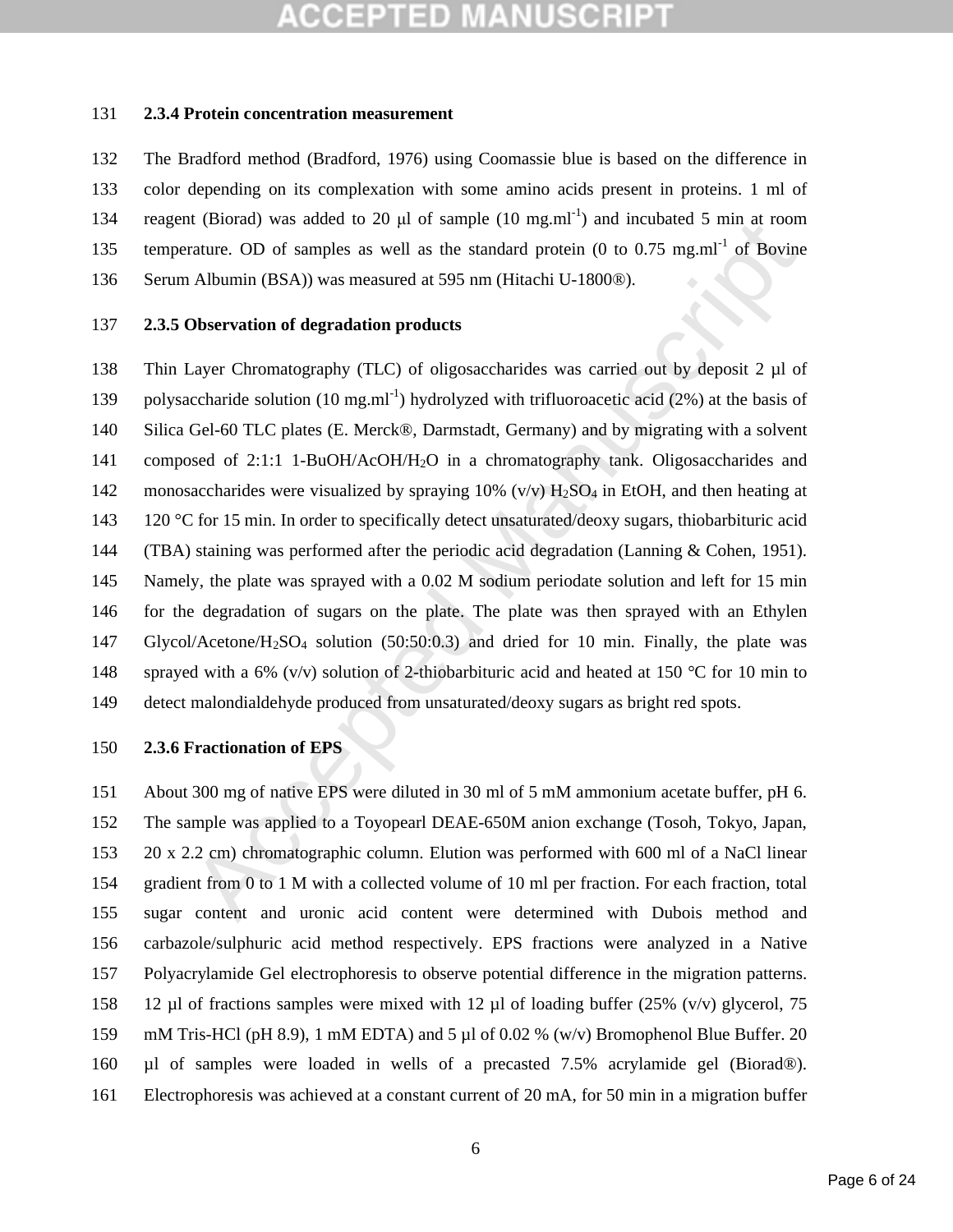162 comprising 25 mM Tris HCl / 192 mM Glycine, pH 8.3. The native gel was then stained with 163 Stain All (Cosmo Bio C;., ltd, Tokyo, Japan) for 30 min and destained with distilled water 164 under the room light.

## 165 **2.3.7 EPS molecular weight determination**

166 The EPS samples were dissolved at a concentration of 0.5 g. $l^{-1}$  in water and injected on two 167 Shodex $\otimes$  columns 805 and 806 placed in series (fractionation range: 805: 4.10<sup>5</sup> Da ; 806: 168  $2.10^7$  Da). Elution was made with 0.1 M sodium nitrate + 0.2% sodium azide at a flow rate of 169 0.5 ml.min<sup>-1</sup>. Detection was performed using a refractometer (Waters®), an 18 angles light 170 scattering detector (Wyatt®). For the series of measurements, the dn/dc was taken equal to 171  $0.150$  ml.g<sup>-1</sup>.

## 172 **2.3.8 ABEE labelled monosaccharide analysis**

Ers molecular weight determination<br>
FS samples were dissolved at a concentration of  $0.5 g_1^{-1}$  in water and injected on two<br>  $\infty$ ® columns 805 and 806 placed in series (fractionation range: 805: 4:10<sup>5</sup> Da ; 806:<br>
Da). This method allows to link a 4-aminobenzoate ethyl ether residue (ABEE) to the anomeric hydroxyl of a monosaccharide in acidic condition. The labelled monosaccharide can be detected with UV spectrometry. 10 µl of 8 M TFA was added to 10 µl of a 0.1% (w/v) EPS 176 solution. Hydrolysis was carried out for 1 h at 100 °C. After cooling down, the sample was dehydrated with a centrifugal concentrator (30 min, 500 g). Once dried, 40 µl of 2-propanol was added and the sample was dehydrated again. Then, 10 µl of mQ water and 40 µl of ABEE-labeling reagent (Cosmo Bio Co., Ltd) were added to the sample and the mixture was 180 incubated at 80 °C for 60 min. Dropped at room temperature, 200 µl of mQ water and 200 µl of chloroform were added to the mixture, which was agitated for 1 min. After a short centrifugation, the supernatant was recovered and filtered through a 0.2 µm membrane before injection. 20 µl of ABEE-derivative sample was injected to an HPLC (Prominence system, Shimadzu®, Tokyo, Japan) equipped with a Honenpak® C18 column (7.5x0.46 cm, special 185 ABEE-labeling, Cosmo Bio C., Ltd). HPLC run was performed at 1 ml.min<sup>-1</sup> for 60 min at 30 186 °C with 0.2 M sodium borate, pH 8.9 / acetonitrile (93/7 v/v). Detection was performed with UV absorbance at 305 nm.

## 188 **2.3.9 Alditol acetates derivatives monosaccharide analysis**

189 Alditol acetates derivatives of the EPS were prepared as follows: 4 mg of EPS were mixed 190 with 125 µl of 72% of H<sub>2</sub>SO<sub>4</sub> solution. The mixture was vortexed and placed for 1 hour at 191 ambient temperature. Then, acid was diluted to 2 N and left for 6 hours at 110 °C. Tubes were

192 cooled and 200 µl of hydrolyzed sample was taken to perform alditol acetates derivatives.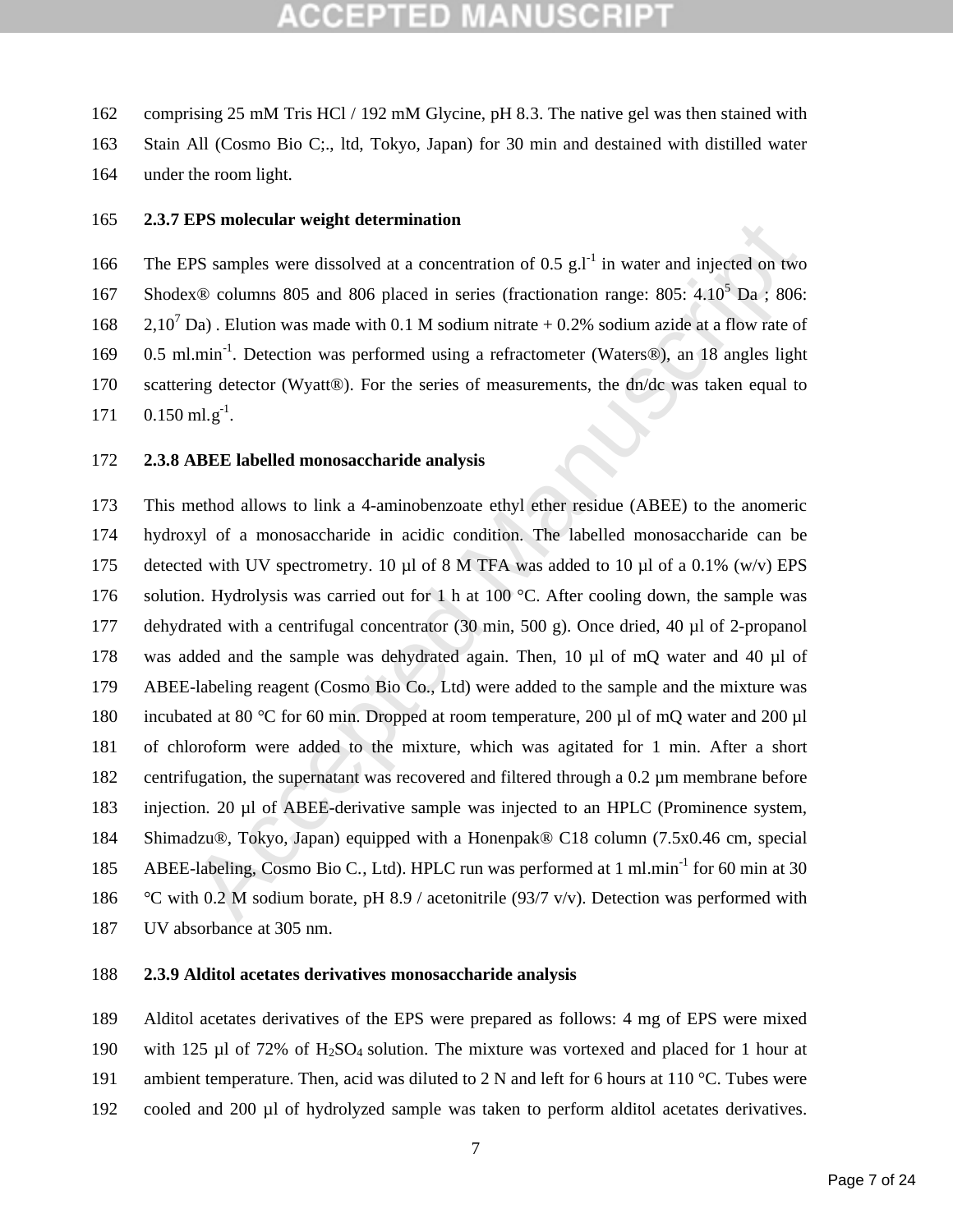After neutralization by ammonia, 50 µg of myo-inositol were added to the sample as internal standard. Monosaccharides released from hydrolysis were reduced with 1 ml of a NaBH4/DMSO solution for 90 min at 40 °C. After reduction, excess of NaBH4 was decomposed by 200 μl of 18 M acetic acid. Then, 200 μl of 1-methylimidazole and 2 ml of acetic anhydride were added to the samples. After 10 min of acetylation at room temperature, 5 ml of distilled water were added to decompose the excess of acetic anhydride. Once the tubes cooled, alditol acetates were extracted by the addition of 1 ml of dichloromethane, mixture agitation and recovery of the organic phase after a short centrifugation. The organic phase was filtered through a 0.2 μm syringe filter. Monosaccharides were analyzed by gas chromatography (Agilent®) and injected on a SP 2380 column with nitrogen as carrier gas 203 (1.5 ml.min<sup>-1</sup>). The temperature program was the following: by 3 min at 190 °C, 5 °C.min<sup>-1</sup> up 204 to 250  $^{\circ}$ C.

### **2.3.10 Substituents determination**

anhydride were added to the samples. After 10 min of acetylation at room temperature, of distilled water were added to decompose the excess of acetic amhydride. Once the cooled, alditol acctates were extracted by the addi Organic and inorganic substituents content was determined by High Performance Anion Exchange Chromatography/ Conductivity Detection (HPAEC/CD;GP 50 pump and ED 50 detector, Dionex®) equipped with a AG11HC Ionpac precolumn (Dionex® 4x50 mm), a AS11HC Ionpac Analytical column (4x250 mm Dionex®), a ATC-HC Ionpac-Trap ion trap 210 column (9x75 mm, Dionex®) and a ASRS 300 suppressor (4 mm, Dionex®). A 2 mg.ml<sup>-1</sup> 211 EPS solution was hydrolyzed with 0.8 N HCl for 3 h at 110 °C. The solution was then diluted with 2 ml of H2O and 20 µl were injected into the column. Elution was carried out with a NaOH linear gradient from 0.15 mM to 6 mM. Substituents were identified by comparison with a standard mixture (lactate, acetate, succinate, pyruvate, sulfate, phosphate) and concentrations were calculated with reference to an internal standard (nitrate, absent from the EPS).

## **2.4 Structural elucidation of the EPS**

## **2.4.1 NMR**

219 About 10 mg of native and depolymerized  $L_6$  fractions were analyzed by NMR after three exchanges/dehydration cycles in deuterated water (99.9%). EPS were resuspended in 700 µl 221 D<sub>2</sub>O. 1D and 2D NMR spectra were recorded at room temperature in the Laboratory of Nuclear Magnetic Resonance Spectroscopy (University of Western Brittany) on a 500 MHz Bruker® spectrometer .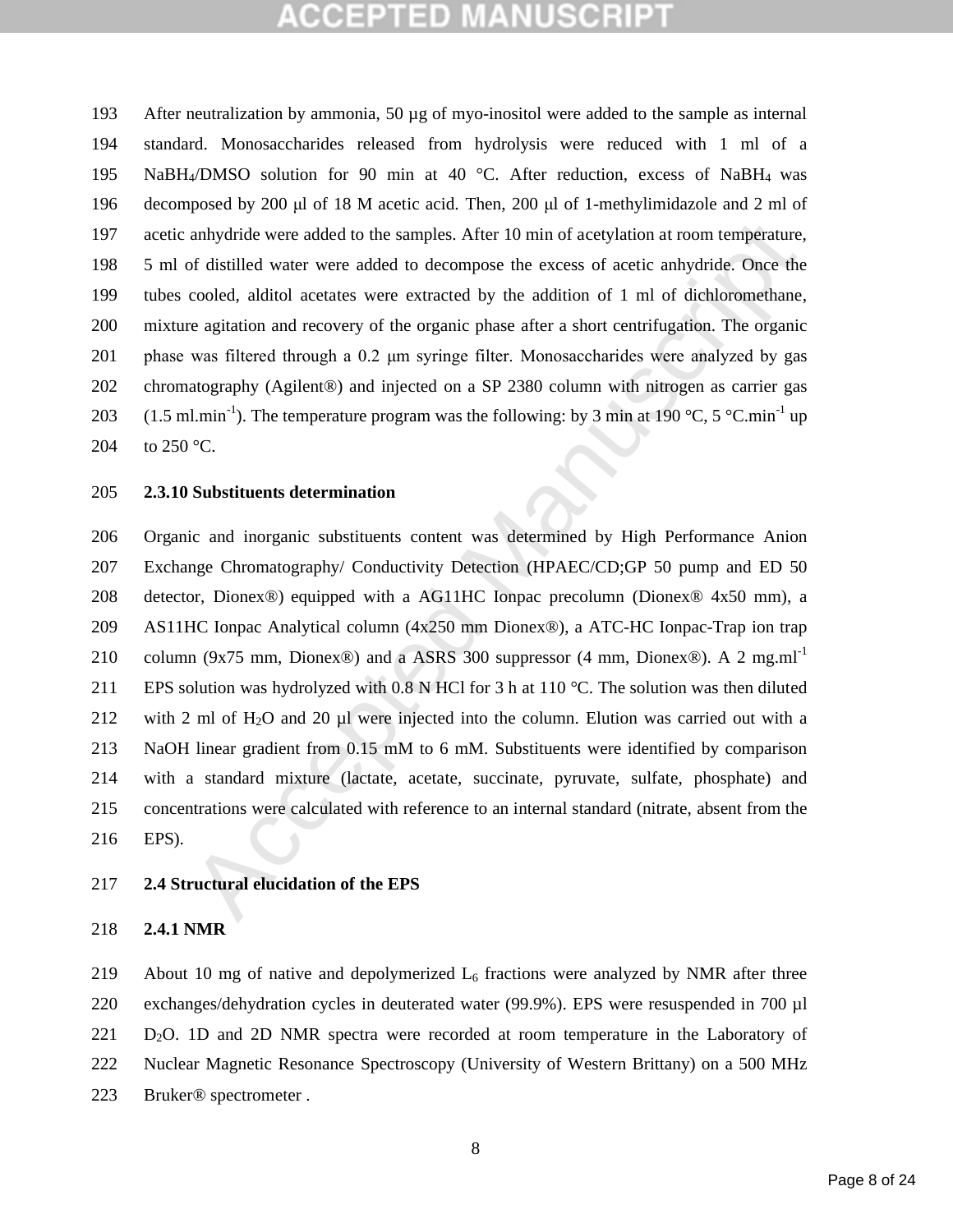## **2.4.2 Glycosidic linkage analysis**

are discussion in 500 ft of DMSD and 500 ft of Buyit Limium was added (2.5 M; in Sigma-Aldrich). Receivior was performed during 3 h at room temperature. Then, 500 for ideomethane were added and the mixture was kept under Glycosyl-linkage positions were determined with the method described by Doares *et al*., (1991). Hydroxyl groups of the native EPS were first methylated as follows. About 2 mg of EPS was dissolved in 500 µl of DMSO and 500 µl of Butyl Lithium was added (2.5 M, in hexane, Sigma-Aldrich). Reaction was performed during 3 h at room temperature. Then, 500 µl of iodomethane were added and the mixture was kept under agitation overnight. Methylation was stopped by addition of 1 ml of ultrapure water and the exceeding methylation reagent was evaporated under nitrogen stream. The methylated EPS was extracted with 1 ml of dichloromethane and centrifuged (1 min, 1500 rpm). The organic phase was recovered, washed twice with 4 ml of ultrapure water and evaporated under nitrogen 234 stream. Methylated EPS was hydrolyzed with 500  $\mu$ l of trifluoroacetic acid (2 N) and 20  $\mu$ l of 235 myo-inositol was introduced  $(1 \text{ mg.m}^{-1})$  as internal standard. The mixture was heated to 120  $\degree$ C for 2 h and finally, acid was evaporated under nitrogen stream. EPS was reduced with 237 NaBD<sub>4</sub> at 80 °C during 30 min. The excess of NaBD<sub>4</sub> was eliminated with glacial AcOH. Reducing agents were eliminated by 3 co-distillations with a methanol / acetic acid (9 : 1 ; v/v) mixture followed by 3 co-distillations with pure methanol. Finally, *O*-acetylation of the 240 EPS was performed with 200  $\mu$ l of 1-methyl-imidazole and 2 ml of Ac<sub>2</sub>O during 10 min at room temperature. *O*-acetylation was stopped by addition of 5 ml of ultrapure water and the O-acetylated product was extracted twice with 1 ml of dichloromethane. The organic phases were pooled and washed 5 times with 1 ml of ultrapure water and evaporated under nitrogen stream.

## **3. Results**

## **3.1 EPS production**

 Production of EPS was carried out in unbalanced C/N culture medium. The maximum production of exopolysaccharide generally occurred at the end of the log phase. Two other carbon sources other than glucose were tested. Indeed, *C. marina* (DSMZ 4741) exhibits alginate lyase activity, suggesting macroalgae thalli as its natural environment. We chose to test 2 carbon sources related to macroalgae environment (alginic acid and mannitol). 3 carbon sources (glucose, mannitol and alginates) were added to the same culture medium to test 253 different potential induction conditions: the average  $L_6$  EPS production rate was 0.4 g.l<sup>-1</sup> in a 254 glucose induced medium, 0.3 g.l<sup>-1</sup> in a mannitol induced medium and 1 g.l<sup>-1</sup> in an alginate induced medium. Despite the better production rate obtained with alginic acid, glucose was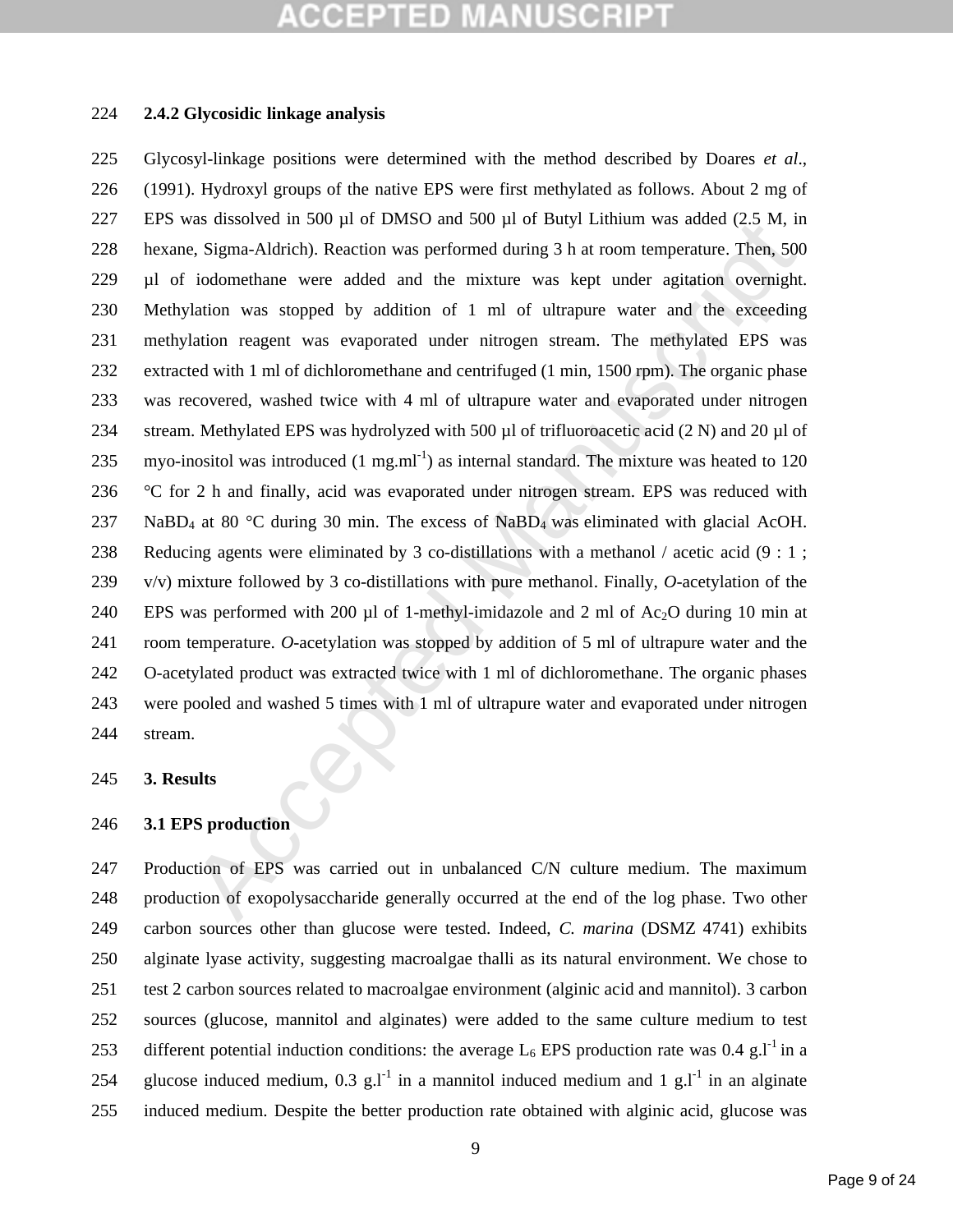chosen in order to avoid contamination by non-degraded alginic acid chains in the final product. For *Cobetia marina*, the maximum amount of EPS was obtained at 20 °C, pH 7.6 after 50 h of culture. Over this time, the bacteria began to depolymerize its own EPS, the 259 average molecular mass of  $L<sub>6</sub>$  decreased (seen on size exclusion chromatography, data not shown) and seemed to synthesize PHA (according to inclusions observation by optic 261 microscopy, data not shown). The consumption of glucose was about 17 g.<sup>11</sup> after 50 h of fermentation.

### **3.2 EPS Characterization**

 The purity of the purified EPS was estimated with colorimetric dosages. Total sugar content was measured by Dubois assay. Protein content was calculated by Bradford method and genetic material content was measured at 260 nm. The lyophilized EPS is characterized by a 267 high content of sugars (78 $+/-6.1$  % w/w) and a low amount of proteins (6 $+/-0.6$  % w/w) and 268 genomic contaminants  $(3_{+/0.5} %$  w/w).

o) and seemed to synthesize PHA (according to inclusions observation by optic<br>scopy, data not shown). The consumption of glucose was about  $17 \text{ g.}1^4$  after 50 h of<br>atation.<br>**SS Characterization**<br>urity of the purified E The Fourier transform infrared spectroscopy was used as a preliminary analysis to assess the 'quality' of the sample before colorimetric dosages, osidic composition characterization and structural elucidation. It provides information about the purity of the polymer and helps to discriminate exopolysaccharides of protein or dna/rna made exopolymeric substances. This technique was also suitable to detect functional group as e.g. carboxylic function or sulfate 274 ester function. The Fourier transform infrared spectroscopy (FTIR) performed on  $L_6$  shows a 275 typical polysaccharide-fingerprint spectrum characterized by a broad band beyond 3000 cm<sup>-1</sup>, 276 resulting from O-H and C-H stretching bands at  $3420 \text{ cm}^{-1}$  and  $2900 \text{ cm}^{-1}$  respectively, and an 277 intense absorption band at  $1600 \text{ cm}^{-1}$  with a small shoulder around 1730 cm<sup>-1</sup> due to the presence of carboxylic groups.

279 The  $L_6$  EPS was hydrolysed with TFA and the corresponding degradation products of  $L_6$  were analyzed by TLC. Sulphate and TBA staining were used to reveal total and unsaturated/deoxy sugars, respectively (**Fig. 1.**). The sulphate stainings indicated 2 prominent bands as well as faint bands in upper and lower positions of the two prominent bands, respectively. TBA staining indicated that the lower prominent band was unsaturated/deoxy sugar, while the upper prominent band showed no such sugar. Weak bands detected below the unsaturated/deoxy sugar correspond to incompletely hydrolyzed material comprising the unsaturated/deoxy sugar and other constituents. The trace band in the top of TBA-stained TLC may be another incompletely hydrolyzed material comprising of the unsaturated/deoxy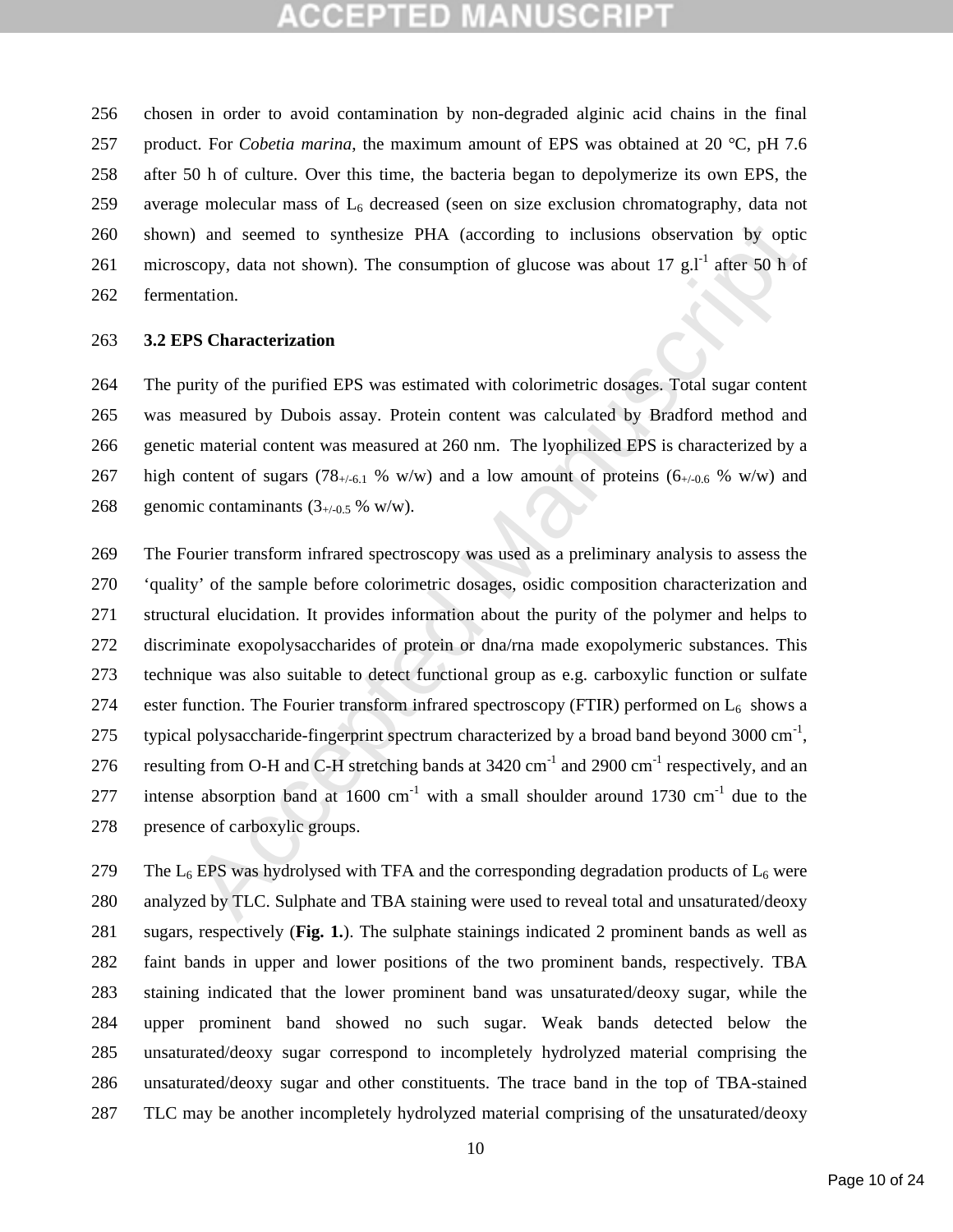- 288 sugar and of another constituent. These results indicate that repetitive unit of the  $L_6$  EPS
- consists of at least 2 kinds of sugars which one is unsaturated/deoxy sugar.



291 **Fig. 1 :** TBA and sulphate staining of L<sub>6</sub> after TLC.

## **3.3 Fractionation of the EPS**

 L<sub>6</sub> was fractionated on a DEAE column and eluted with NaCl gradient. The presence of polysaccharide in the different fractions was measured with Dubois assay. Only one peak was obtained corresponding to a 0.3 M concentration of NaCl and suggesting a negatively charged polymer which is in accordance with the carboxylic groups observed with FTIR. The different fractions were analyzed with a native-polyacrylamide gel electrophoresis. The migration patterns showed an increase of the molecular weight during the peak elution suggesting an increase in the affinity toward DEAE resin with the increase in the chain length of EPS.

## **3.4 Chemical composition of L6**

<sup>300</sup> The  $L_6$  EPS is a high molecular weight polysaccharide with an average value of 2.7.10<sup>5</sup> Da and a polydispersity index of about 3.75, it represents some heterogeneous populations in terms of polysaccharide chains size.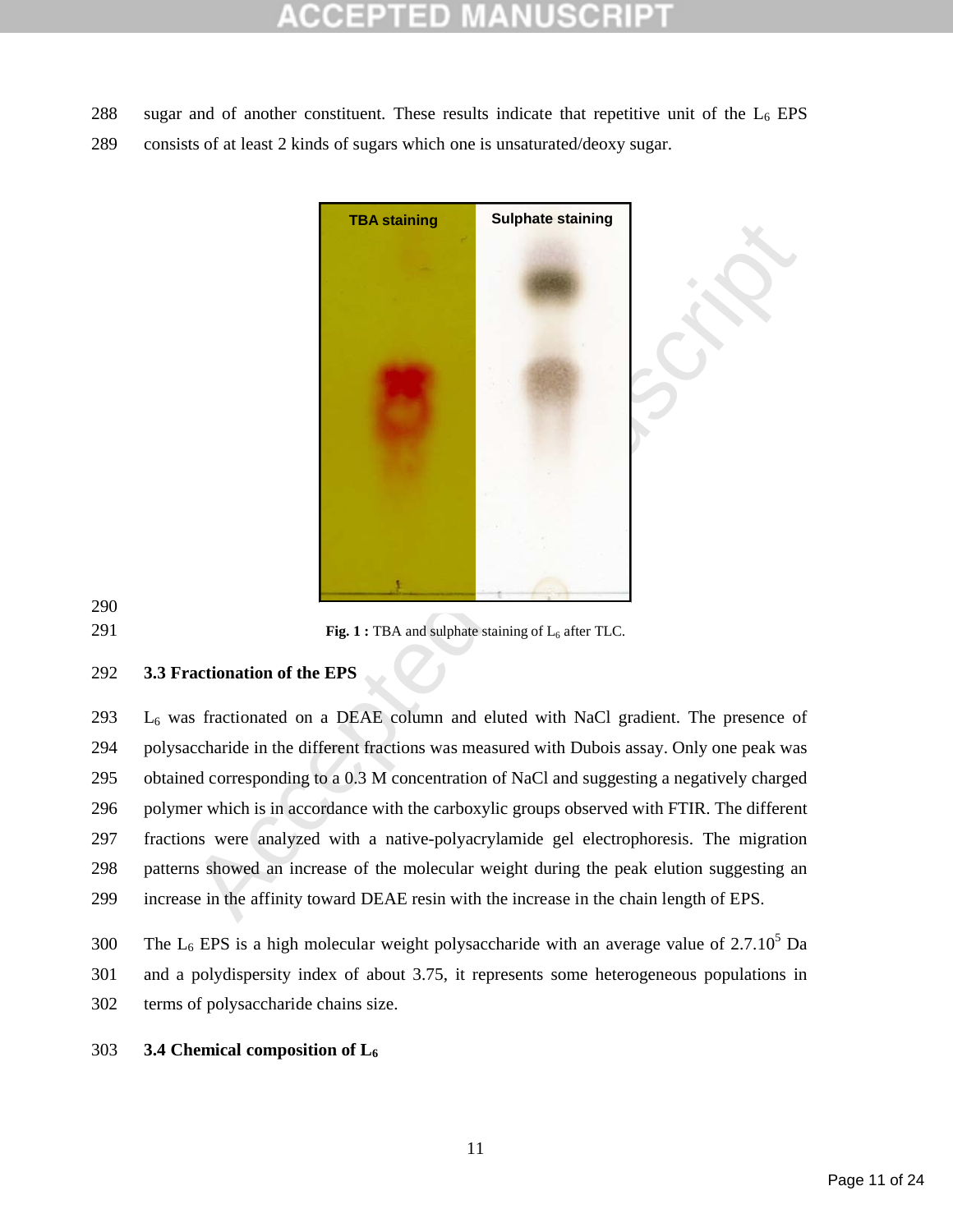304 Alditol acetates of the  $L_6$  EPS were prepared and analyzed with gas chromatography and ABEE labeled EPS by liquid chromatography. The ribose was the only residue that could clearly be identified in both technics. Moreover, EPS substituents determination based on conductimetry using Dionex-HPLC after mild acidic degradation revealed the presence of pyruvate.

## **3.5 Glycosidic linkage analysis**

 A structural information about ribose linkage was obtained after analysis of the partially 311 methylated alditols acetates of the  $L_6$  EPS. The presence of 1.2.4-tri-acetyl-1-deuterio-3.5-di- O-methyl-D-ribitol was assessed by the observation of 2 majors signals at m/z 161 and m/z 190, respectively. The *O*-acetylation of the C2 of the ribitol demonstrates the attachment of another glycosidic residue to the C2 of ribose under its native form and also determines the furanoid form of the ribose.

## **3.6 NMR spectroscopy**

ate.<br>
Moreosidic linkage analysis<br>
tetural information about ribose linkage was obtained after analysis of the partially<br>
lated alditols acetates of the L<sub>6</sub> EPS. The presence of 1.2.4-tri-acetyl-1-deuterio-3.5-di-<br>
hyl-D 317 The  ${}^{1}H$  and  ${}^{13}C$ -NMR study of  $L_6$  confirmed the high degree of purity of the exopolysaccharide and was in accordance with the presence of 2 osidic residues and one 319 organic substituent. A total of 15 carbon peaks were observed on the  $^{13}$ C-NMR spectrum, and, from theses first data, EPS repetitive unit seems to be constituted by ribose (named spin system A) and KDO (3-deoxy-D-manno-oct-2-ulosonic acid, named spin-system B). The spin system-A shows a proton in the anomeric region (5.3 ppm) that is characteristic of ribose (Kocharova *et al*., 1989). Its furanoid form and β anomeric configuration was determined by the <sup>13</sup>C chemical shift of the C1 (107,1 ppm) and C4 (85 ppm) (Jennings *et al.*, 1982; Van *et al*., 1983 ; Leone *et al*., 2007). The KDO residue was determined to be α based on the 326 chemical shift difference between the axial and equatorial methylene proton signals ( $\delta$  H<sub>3</sub>-H<sub>3</sub>' = 0.52 ppm). The signal at δ 34.9 ppm is characteristic of C3 of a KDO*p* and indicative of a pyranoid form (Lenter *et al*., 1990). The presence of pyruvate (spin system C) with an R configuration was also assessed by the chemical shift of the methyl protons (1.5 ppm) (Garreg *et al*., 1980). Integration of characteristic peaks (H1-A, H3-B, H3-C) suggests a Rib/KDO/Pyr 1:1:1 molar ratio (**Fig. 2**). All these data are strongly correlated with the data preliminary obtained by the chemical analysis (negative charge of the EPS, presence of carboxylic groups, two kinds of sugar constituents one of which is a deoxy sugar).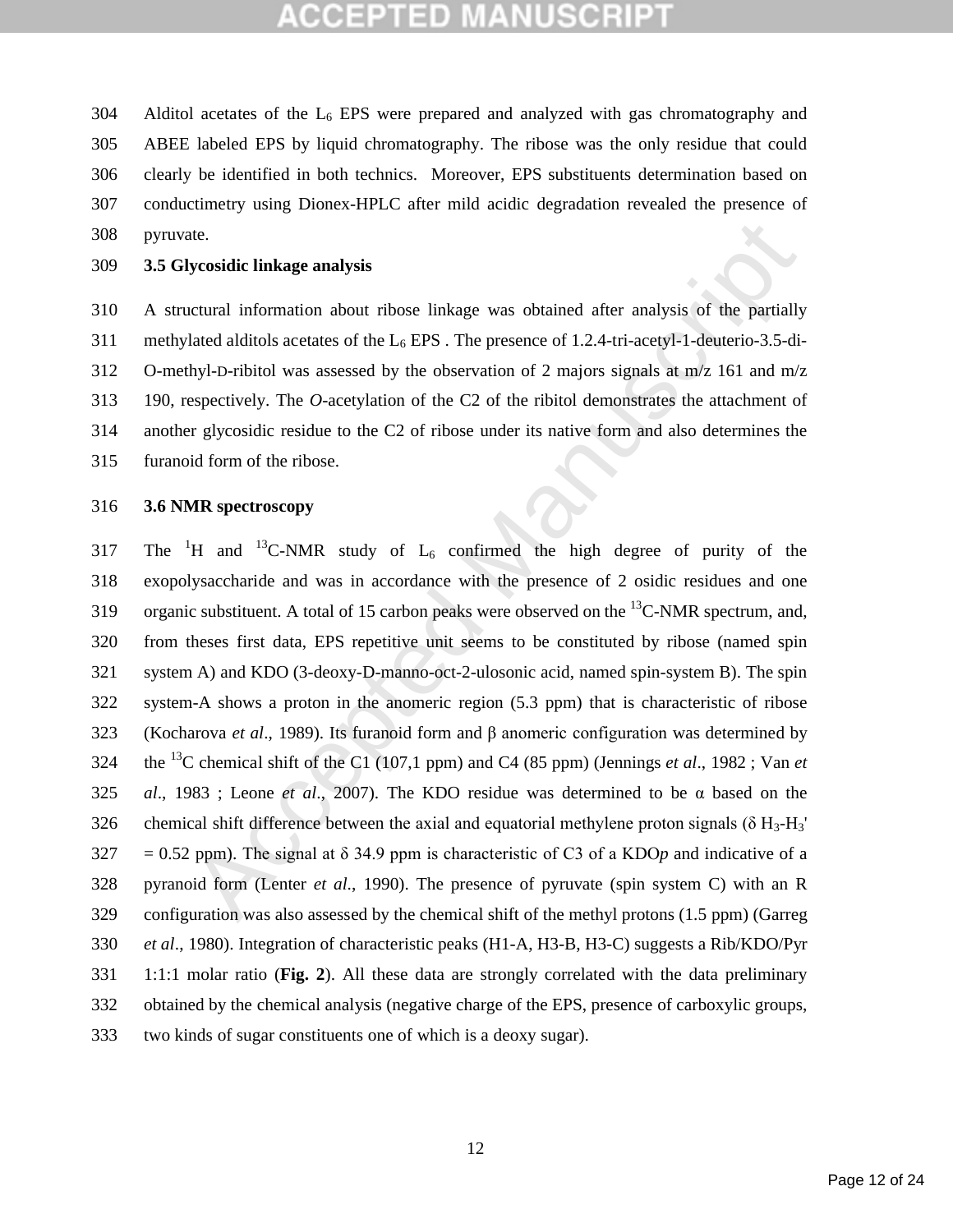### B 0(0 O E  $\pm$

334

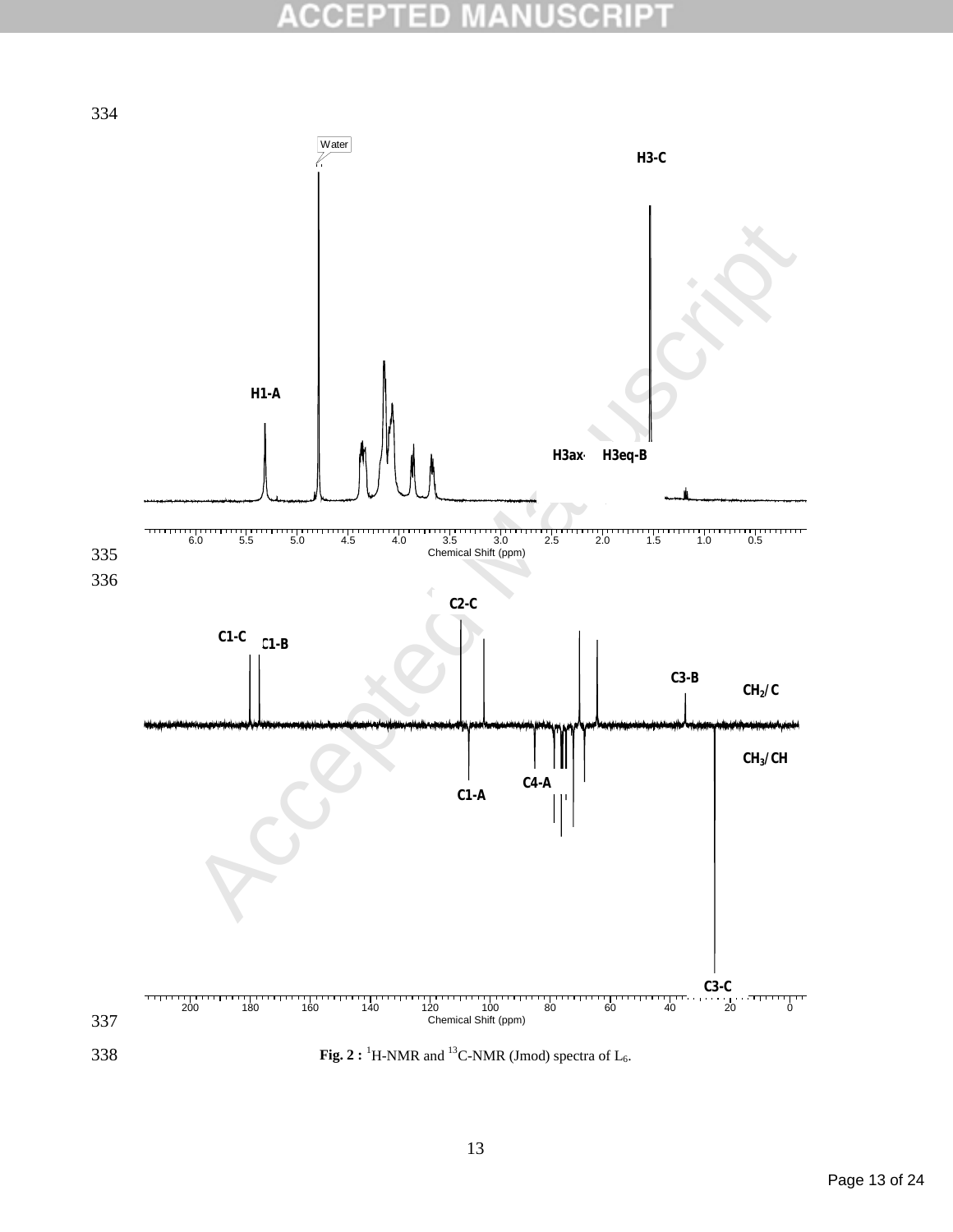MBC experiment (Fig. 6). Spectrum analysis showed a clear evidence for a  $(1-\lambda4)$ <br>idic linkage as proven by a strong correlation between the H1-A and the C4-B. This<br>as comforted by the downfield chemical shift of the C4-B Additional data were provided by 2D NMR experiments. Assignment of each peaks are summarized in the **Table 1.** Accurate assignments of nucleus constituting the three spin- systems (A, B and C) were obtained by COSY and HMQC experiments (**Fig. 4 ; Fig. 5 & Table 1**). Based on these results, the link between the spin-system A and B was determined by HMBC experiment (**Fig. 6**). Spectrum analysis showed a clear evidence for a (1→4) glycosidic linkage as proven by a strong correlation between the H1-A and the C4-B. This data was comforted by the downfield chemical shift of the C4-B compared with a similar polysaccharide from the literature (Lenter *et al*., 1990a). In addition, no correlation with the other potential link (C5-B/H1-A) was observable. The position of the pyruvate on the KDO was first established by the correlation between the C2-C and the H7-B/H8-B (**Fig. 6**). According to literature data, the important downfield chemical shift of the C7-B and C8-B (**Table 1**) suggested a substitution and, therefore, confirmed the second position between KDO and pyruvate (Jennings *et al*., 1982 ; Vann *et al*., 1983 ; Dengler *et al*., 1985 ; Lenter *et al*., 1990). From all these data, the L<sub>6</sub> EPS proves to be constituted by a sequence of  $\rightarrow$ 2)-β-D-Rib*f*-(1→4)-[7,8-*O*-(Pyr)]-α-D-KDO*p*-(2→ (**Fig. 3**).



**Fig. 3 :** Chemical structure of repetitive unit of the EPS L<sub>6</sub>

|                    | ×             |    |
|--------------------|---------------|----|
| ۰,<br>۰.<br>×<br>× | ۰.<br>v<br>v. | ۰, |

**Table 1** :  ${}^{1}$ H-NMR and  ${}^{13}$ C-NMR spectral data for the L<sub>6</sub> EPS.

| -<br>. .<br>'esiduc | $ -$<br>Nucleus | ---<br>'homical<br>$($ ppm $)$<br>o la<br>чиса. |  |  |  |  |  |  |
|---------------------|-----------------|-------------------------------------------------|--|--|--|--|--|--|
|                     |                 |                                                 |  |  |  |  |  |  |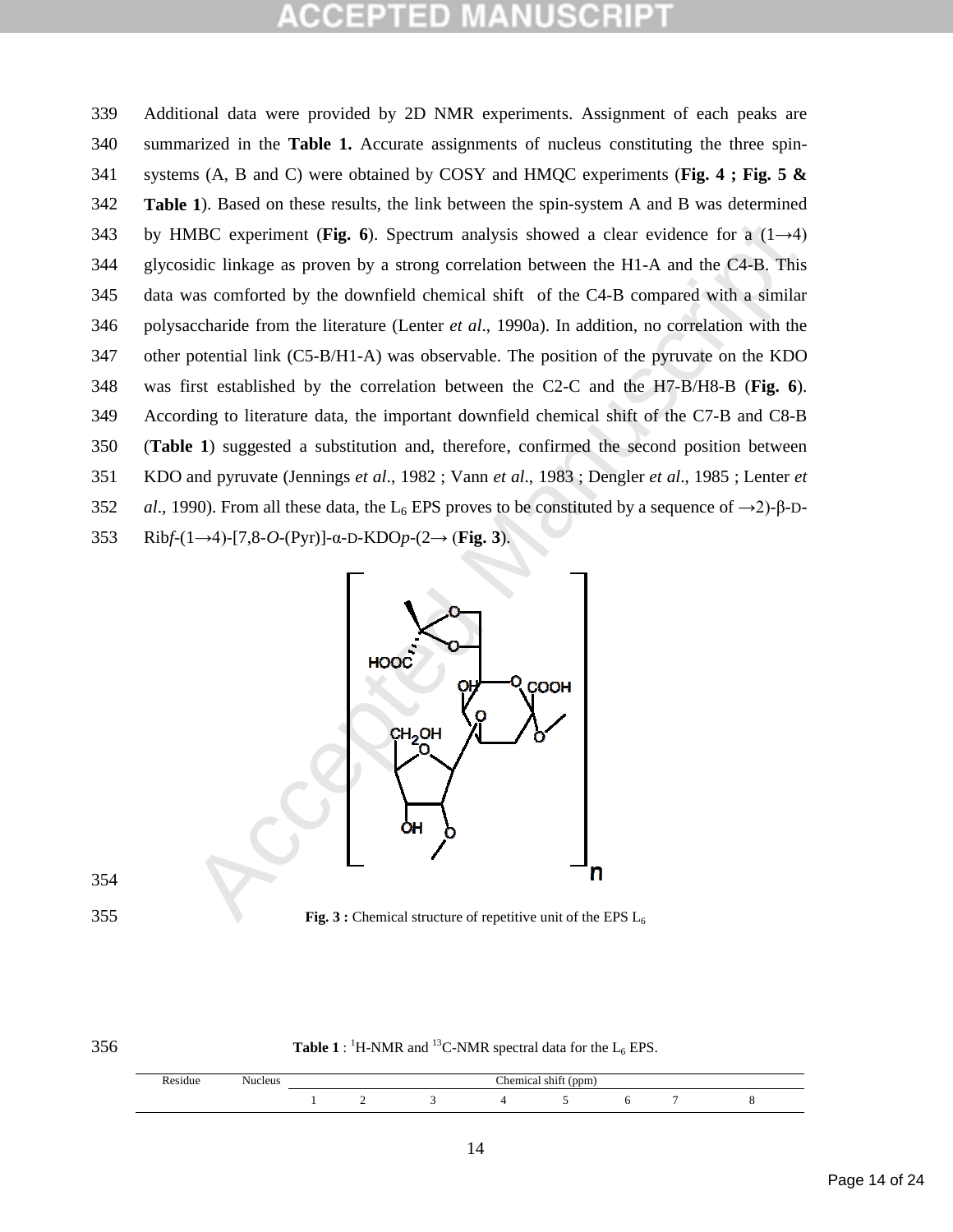### **ACCEPT** ED **NUSCRIPT** ¥

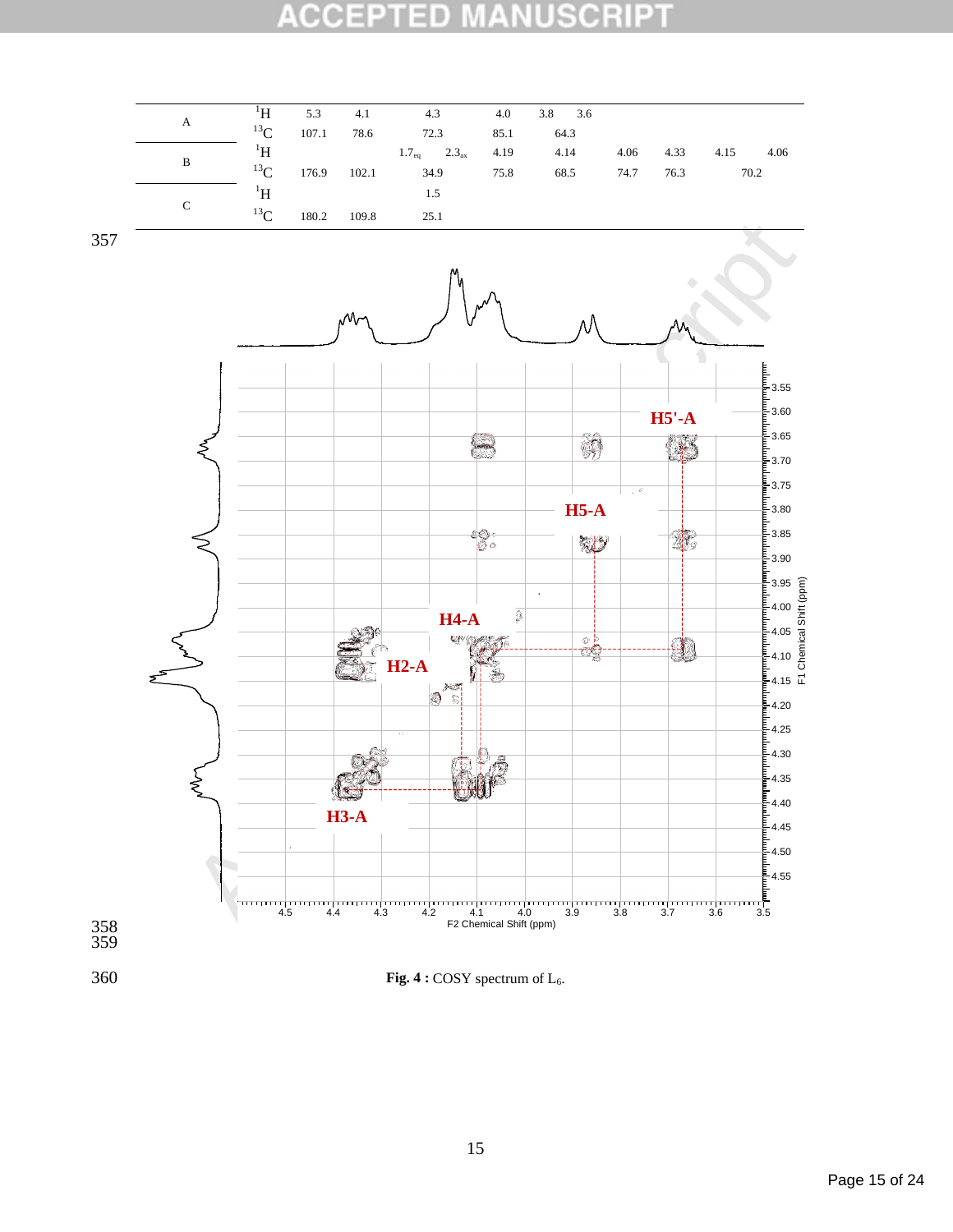### **SCRIPT** ACCE D



363 **Fig. 5 :** HMQC spectrum of L6 (Blue : Ribose, red : KDO).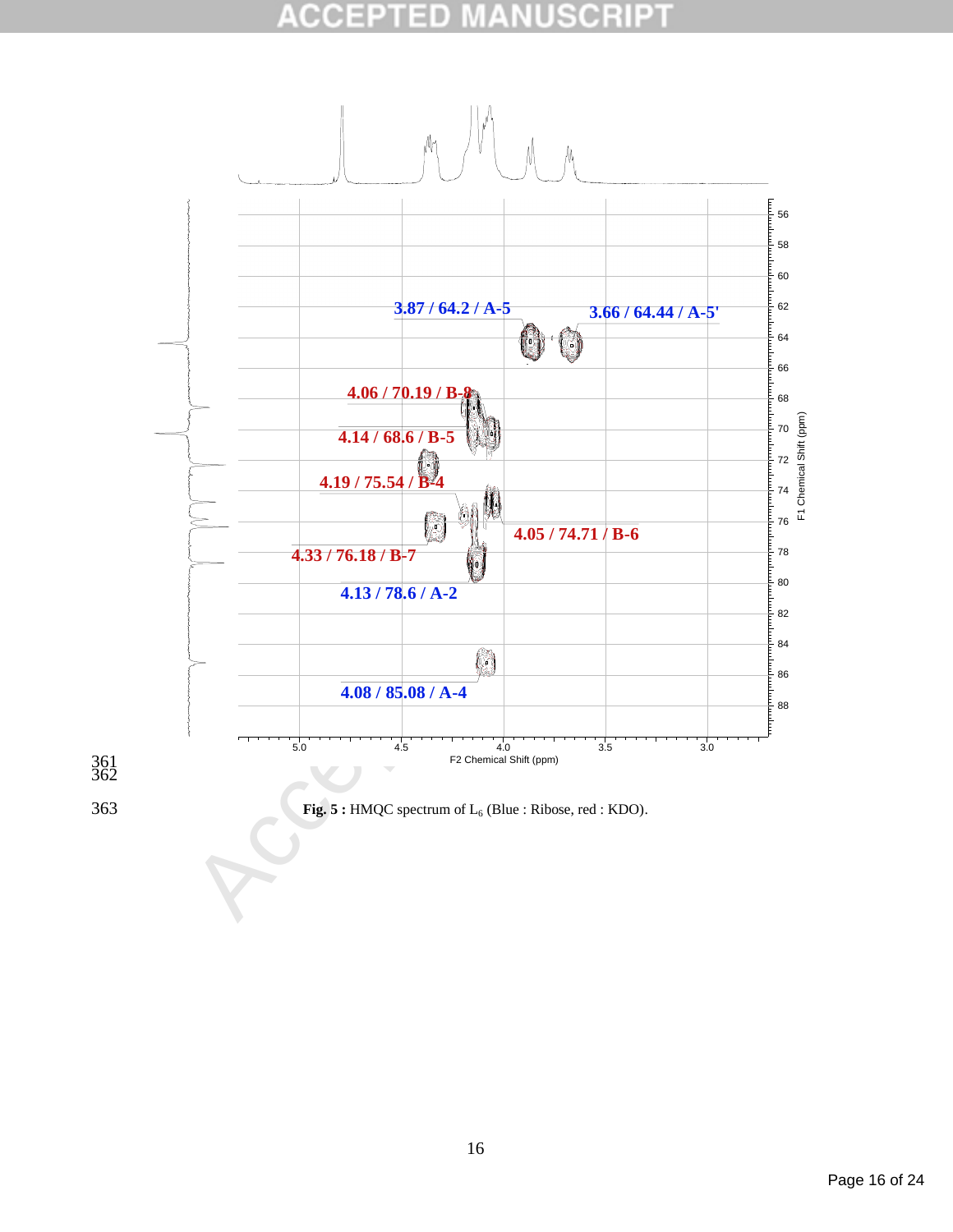### B 01 O



## **4. Discussion**

365<br>366

 L<sub>6</sub> is a soluble, non-viscous, non-branched acidic heteropolysaccharide of high molecular weight (270 kDa) constituted of a repeating unit of →2)-β-D-Rib*f*-(1→4)-[7,8-*O*-(Pyr)]-α-D-370 KDOp-(2→. In comparison with others marine bacterial EPS, L<sub>6</sub> exhibits lowest polysaccharide chains sizes (Nichols *et al*., 2005 ; Satpute *et al*., 2010) . This is maybe due to the natural lability of the KDO residue which would be consistent with the important polydispersity index measured in the study. Previous studies about the ability of *Cobetia marina* to produce EPS do not match with present results (Shea *et al*., 1991 ; Kokoulin *et al*., 2014). Indeed, this polymer showed, in its composition and structure, strong analogies with some *Escherichia coli* K-antigen polysaccharides from the group II (**Table 2**). K-antigens (for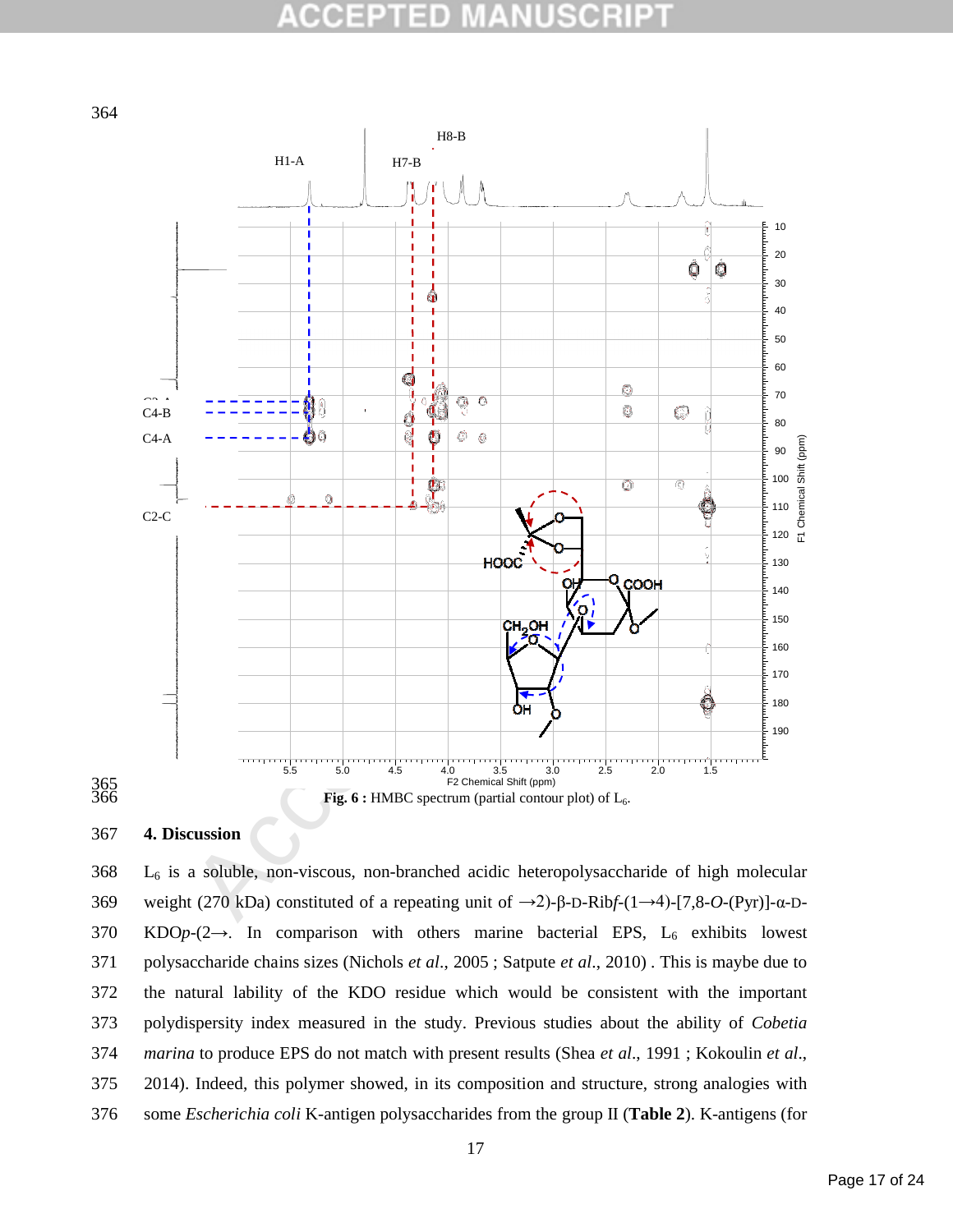ed in EPS (Nimtz et al., 1997; Steinmetz et al., 2000; Vanhaverbeke et al., 2001; it i et al., 2003, its occurrence remains still rare in such type of polysaccharide. Most<br>y, this is the first time we described a 'true' E kepsular antigen) are a class of polysaccharides (LPS or free CPS) synthesized by pathogenic *E. coli*. They are separated in 2 major groups (I and II) and a minor one (III). The group II is characterized by its small molecular size (less than 50 kDa) and its acidic component (presence of ulosonic acid residues) (Jann *et al*., 1990). If KDO residues have already been reported in EPS (Nimtz *et al*., 1997 ; Steinmetz *et al*., 2000 ; Vanhaverbeke *et al*., 2001 ; Cescutti *et al*., 2003), its occurrence remains still rare in such type of polysaccharide. Most notably, this is the first time we described a 'true' EPS (understanding different from a LPS or capsular polysaccharide) from marine origin constituted by this type of chemical structure. . EPS  $L_6$  also exhibits other unique properties, e.g. the presence of a stoichiometric pyruvate in position 7 and 8 on the KDO residue, a high molecular weight compared to K-antigens and an important yield of production regarding previously described K-antigen producing strains. The 7,8-pyruvilated KDO is the more intriguing of these three features. This unusual case of substitution never reported before is maybe an adaptation to the ionic environment linked to the oceanic way of life of *Cobetia marina* DSMZ 4741. Another hypothesis could be a mechanism of resistance against phage-borne polysaccharidases. Indeed, viral KDO- hydrolases generally act on non-substituted KDO residue (Sutherland, 1999, Labrie *et al*., 2010). This is even more surprising if we consider both the differences in terms of ecology and phylogeny between *Cobetia marina* and *E. coli* K-trains. *Cobetia marina* is a marine bacteria, often associated with marine algae (Kraiwatanapong *et al*., 1999 ; Ivanova *et al*., 2002 ; Ivanova *et al*., 2005). For example, the strain DSMZ 4741 exhibits an inducible 397 alginate lyase and can produce  $L_6$  from the fermentation algae alginate, while the K-strains of *E. coli* are always observed in human urinary tracts. Additionally, the K-strains of *E. coli* naturally synthesize a large amount of K-antigen whereas *C. marina* requires the presence of a high concentration of carbohydrate substrate (glucose or alginic acid). Previous studies have shown that KDO-containing K-antigen are susceptible to be hydrolyzed by phages borne polysaccharidases, allowing the implementation of enzybiotics (Altmann *et al*., 1987 ; Altmann *et al*., 1990 ; Nimmich, 1997). We also isolated, from seawater samples, bacteriophages able to depolymerize the EPS  $L<sub>6</sub>$ . The characterization of these phage enzymes is currently in progress (Lelchat *et al*., in prep). This study provides new evidences of the potential of marine plankton as a quasi-unexplored reservoir of novel bioactive compounds of medical or biotechnological interests.

 **Table 2 :** Structural comparison between L6 and related Antigen-K (red : homologies with L6, green : structural 409  $\omega$  singularity of  $L_6$ ).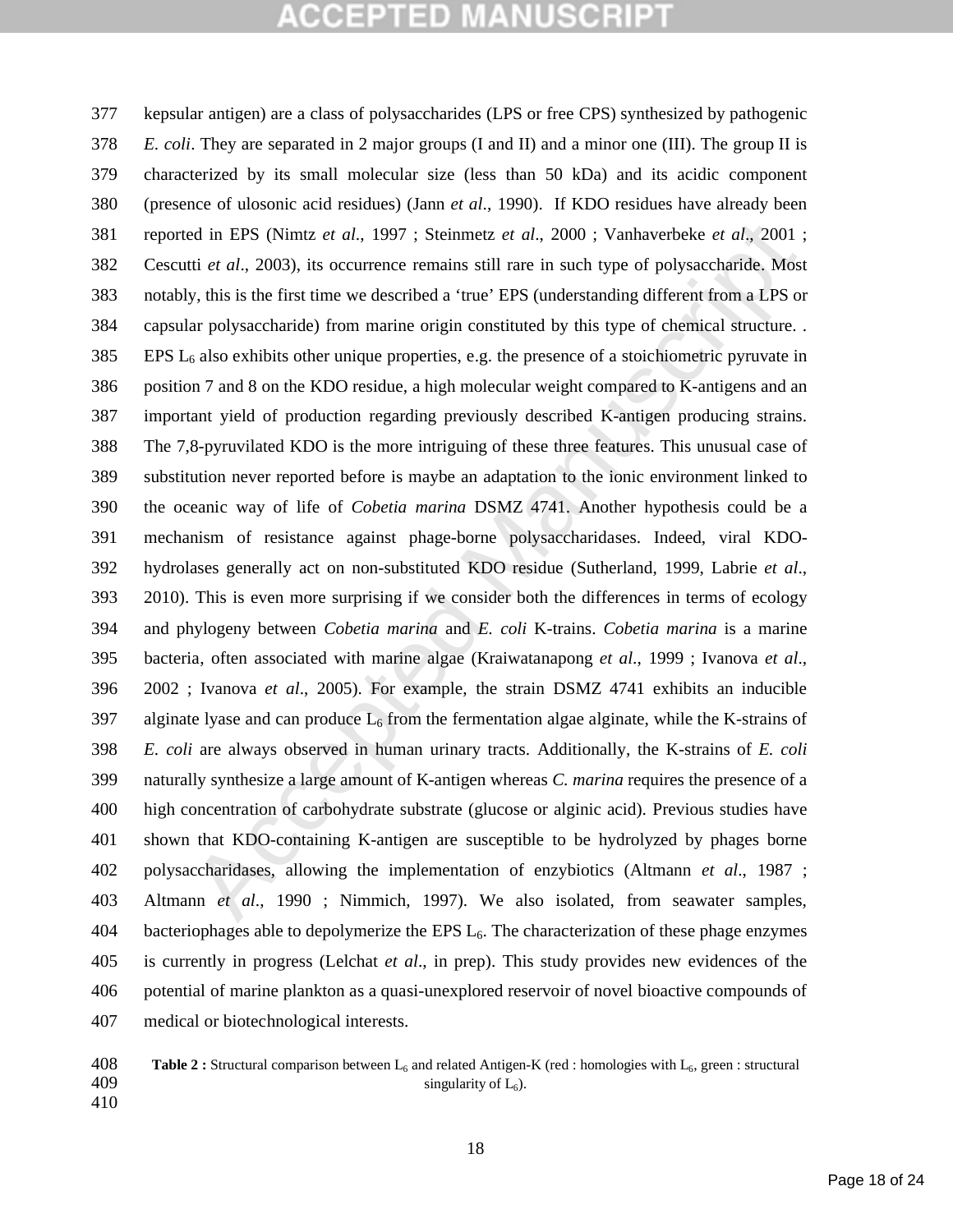### SCR D  $\pm$ ۰

| Antigen        | Chemical structure of the repeating unit                                                                                        | reference                           |
|----------------|---------------------------------------------------------------------------------------------------------------------------------|-------------------------------------|
|                | $\rightarrow$ 3)- $\beta$ -D-Ribf- $(1\rightarrow 7)$ - $\alpha$ -D-KDOp- $(2\rightarrow 3)$ - $\beta$ -D-Ribf- $(1\rightarrow$ |                                     |
|                | $\overline{\mathbf{c}}$                                                                                                         | 2                                   |
| K <sub>6</sub> | $\uparrow$                                                                                                                      | Jennings et al., 1982<br>$\uparrow$ |
|                | 1                                                                                                                               | 1                                   |
|                | $\beta$ -D-Ribf                                                                                                                 | $\beta$ -D-Ribf                     |
|                |                                                                                                                                 |                                     |
|                | $\rightarrow$ 2)- $\beta$ -D-Ribf- $(1\rightarrow 3)$ - $\beta$ -D-Ribf- $(1\rightarrow 5)$ - $\alpha$ -D-KDOp- $(2\rightarrow$ |                                     |
| K16            | 3                                                                                                                               |                                     |
|                | $\uparrow$                                                                                                                      | Lenter et al., 1990a                |
|                | OAc                                                                                                                             |                                     |
|                |                                                                                                                                 |                                     |
|                | $\rightarrow$ 3)- $\beta$ -D-Ribf- $(1\rightarrow 7)$ - $\beta$ -D-KDOp- $(2\rightarrow$                                        |                                     |
| K13            |                                                                                                                                 |                                     |
|                | 4<br>↑                                                                                                                          | Vann & Jann, 1979                   |
|                | OAc                                                                                                                             |                                     |
|                |                                                                                                                                 |                                     |
|                | $\rightarrow$ 3)- $\beta$ -D-Ribf- $(1\rightarrow 7)$ - $\beta$ -D-KDOp- $(2\rightarrow$                                        |                                     |
| K20            | $\overline{\mathcal{A}}$<br>$\uparrow$                                                                                          | Vann et al., 1983                   |
|                | OAc                                                                                                                             |                                     |
|                |                                                                                                                                 |                                     |
| K19            | $\rightarrow$ 3)- $\beta$ -D-Ribf-(1 $\rightarrow$ 4)- $\beta$ -D-KDOp-(2 $\rightarrow$                                         | Jann et al., 1988                   |
|                |                                                                                                                                 |                                     |
| K23            | $\rightarrow$ 3)- $\beta$ -D-Ribf- $(1\rightarrow 7)$ - $\beta$ -D-KDOp- $(2\rightarrow$                                        | Vann et al., 1983                   |
|                |                                                                                                                                 |                                     |
|                | $\rightarrow$ 3)-β-D-Ribf-(1 $\rightarrow$ 2)-β-D-Ribf-(1 $\rightarrow$ 6)-β-D-KDOf-(2 $\rightarrow$                            |                                     |
|                | $\overline{\mathbf{c}}$                                                                                                         |                                     |
| K74            | $\uparrow$                                                                                                                      | Ahrens et al., 1988                 |
|                | OAc (65%)                                                                                                                       |                                     |
|                |                                                                                                                                 |                                     |
| K95            | $\rightarrow$ 3)- $\beta$ -D-Ribf- $(1\rightarrow 8)$ - $\beta$ -D-KDOf- $(2\rightarrow$                                        | Dengler et al., 1985                |
|                |                                                                                                                                 |                                     |
|                | $\rightarrow$ 2)- $\beta$ -D-Ribf-(1 $\rightarrow$ 4)- $\alpha$ -D-KDOp-(2 $\rightarrow$ .                                      |                                     |
|                | 7,8                                                                                                                             |                                     |
| $\mathbf{L}_6$ | $\uparrow$                                                                                                                      | present study                       |
|                | Pyr                                                                                                                             |                                     |

## 411 **5. Conclusion**

 New molecules with antigenic properties are generally isolated from pathogenic organisms. 413 Here, we describe a new K-antigen-like EPS named  $L_6$  and synthesized by the non-pathogenic marine bacterium *Cobetia marina* DSMZ 4741. This EPS exhibits an unusual and original structure whose bioactivity potential is still to be studied. Additional works are currently carried out in our lab with bacterioviruses infecting *C. marina* and able to depolymerize L6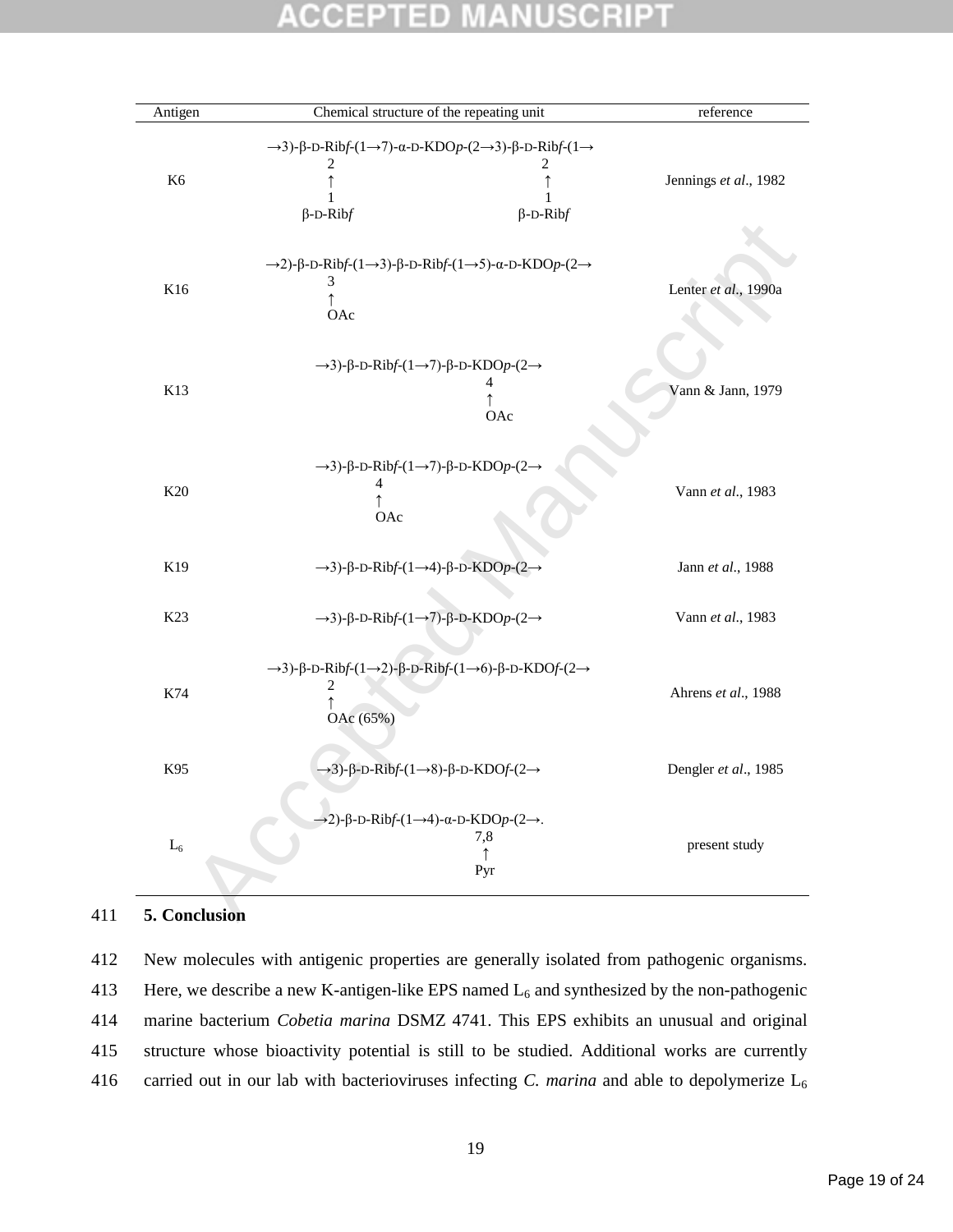- with the aim of generate low molecular weight oligosaccharides consistent with biomedical
- developments.

## **Acknowledgments**

- esearch was financially supported by the Japan Society for the Promotion of Science,<br>ench Institute for Exploitation of the Sea and the Brittany Regional Council.<br>ences<br>s. R., Jann, B., Jann, K., Brade, H., 1988. Structure This research was financially supported by the Japan Society for the Promotion of Science,
- the French Institute for Exploitation of the Sea and the Brittany Regional Council.

## **References**

- Ahrens, R., Jann, B., Jann, K., Brade, H., 1988. Structure of the K74 antigen from Escherichia
- coli O44:K74:H18, a capsular polysaccharide containing furanosidic β-KDO residues.
- Carbohydrate Research 179, 223–231. doi:10.1016/0008-6215(88)84120-X
- Altmann, F., Christian, R., Czerny, T., Nimmich, W., März, L., 1990. Bacteriophage-
- associated glycan hydrolases specific for Escherichia coli capsular serotype K12. European
- Journal of Biochemistry 189, 307–312. doi:10.1111/j.1432-1033.1990.tb15491.x
- Altmann, F., Kwiatkowski, B., Stirm, S., März, L., Unger, F.M., 1986. A bacteriophage-
- associated glycanase cleaving β-pyranosidic linkages of 3-deoxy-D-manno-2-octulosonic acid
- (KDO). Biochemical and Biophysical Research Communications 136, 329–335.
- doi:10.1016/0006-291X(86)90914-9
- Arahal, D.R., Castillo, A.M., Ludwig, W., Schleifer, K.H., Ventosa, A., 2002. Proposal of
- Cobetia marina gen. nov., comb. nov., within the Family Halomonadaceae, to Include the
- Species Halomonas marina. Systematic and Applied Microbiology 25, 207–211.
- doi:10.1078/0723-2020-00113
- Bradford, M.M., 1976. A rapid and sensitive method for the quantitation of microgram
- quantities of protein utilizing the principle of protein-dye binding. Analytical Biochemistry
- 72, 248–254. doi:10.1016/0003-2697(76)90527-3
- Cescutti, P., Scussolin, S., Herasimenka, Y., Impallomeni, G., Bicego, M., Rizzo, R., 2006.
- First report of a lyase for cepacian, the polysaccharide produced by Burkholderia cepacia
- complex bacteria. Biochemical and Biophysical Research Communications 339, 821–826.
- doi:10.1016/j.bbrc.2005.11.104
- Cobet, A.B., Jones, G.E., Albright, J., Simon, H., Wirsen, C., 1971. The Effect of Nickel on a
- Marine Bacterium: Fine Structure of Arthrobacter marinus. J Gen Microbiol 66, 185–196.
- doi:10.1099/00221287-66-2-185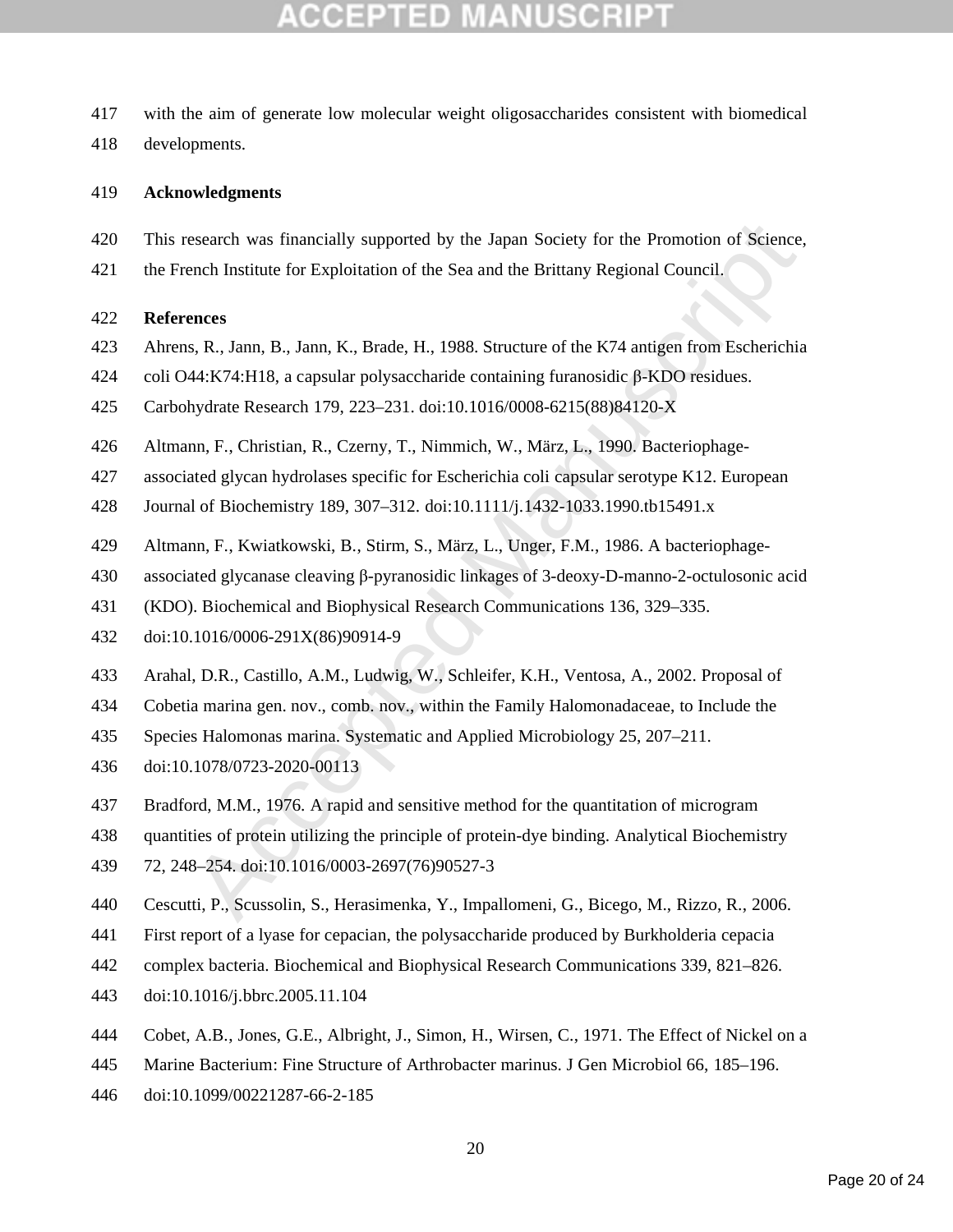- Dengler, T., Jann, B., Jann, K., 1985. Structure of the K95 antigen from Escherichia coli
- O75:K95:H5, a capsular polysaccharide containing furanosidic KDO-residues. Carbohydrate
- Research 142, 269–276. doi:10.1016/0008-6215(85)85028-X
- DuBois, M., Gilles, K.A., Hamilton, J.K., Rebers, P.A., Smith, F., 1956. Colorimetric Method
- for Determination of Sugars and Related Substances. Anal. Chem. 28, 350–356.
- doi:10.1021/ac60111a017
- Freitas, F., Alves, V.D., Reis, M.A.M., 2011. Advances in bacterial exopolysaccharides: from
- production to biotechnological applications. Trends in Biotechnology 29, 388–398.
- doi:10.1016/j.tibtech.2011.03.008
- Garegg, P.J., Jansson, P.-E., Lindberg, B., Lindh, F., Lönngren, J., Kvarnström, I., Nimmich,
- W., 1980. Configuration of the acetal carbon atom of pyruvic acid acetals in some bacterial
- polysaccharides. Carbohydrate Research 78, 127–132. doi:10.1016/S0008-6215(00)83666-6
- Hidalgo-Cantabrana, C., Sánchez, B., Milani, C., Ventura, M., Margolles, A., Ruas-Madiedo,
- P., 2013. Exopolysaccharide biosynthesis in Bifidobacterium spp.: biological functions and a
- genomic overview. Appl. Environ. Microbiol. AEM.02977–13. doi:10.1128/AEM.02977-13
- Ivanova, E.P., Bakunina, I.Y., Sawabe, T., Hayashi, K., Alexeeva, Y.V., Zhukova, N.V.,
- Nicolau, D.V., Zvaygintseva, T.N., Mikhailov, V.V., 2002. Two Species of Culturable
- Bacteria Associated With Degradation of Brown Algae Fucus Evanescens. Microb Ecol 43,
- 242–249. doi:10.1007/s00248-001-1011-y
- Ivanova, E.P., Christen, R., Sawabe, T., Alexeeva, Y.V., Lysenko, A.M., Chelomin, V.P.,
- Mikhailov, V.V., 2005. Presence of Ecophysiologically Diverse Populations within Cobetia
- etermination of Sugars and Related Substances. Anal. Chem. 28, 350–356.<br>
1.021/acc60111a017<br>
5. F., Alves, V.D., Reis, M.A.M., 2011. Advances in bacterial exopolysaccharides: from<br>
1.021/acc60111a017<br>
5. F., Alves, V.D., R marina Strains Isolated from Marine Invertebrate, Algae and the Environments. Microbes and
- Environments 20, 200–207. doi:10.1264/jsme2.20.200
- Jann, B., Ahrens, R., Dengler, T., Jann, K., 1988. Structure of the capsular polysaccharide
- (K19 antigen) from uropathogenic Escherichia coli O25:K19:H12. Carbohydrate Research
- 177, 273–277. doi:10.1016/0008-6215(88)85064-X
- Jann, B., Jann, K., 1990. Structure and Biosynthesis of the Capsular Antigens of Escherichia
- coli, in: Jann, P.D.K., Jann, D.B. (Eds.), Bacterial Capsules, Current Topics in Microbiology
- and Immunology. Springer Berlin Heidelberg, pp. 19–42.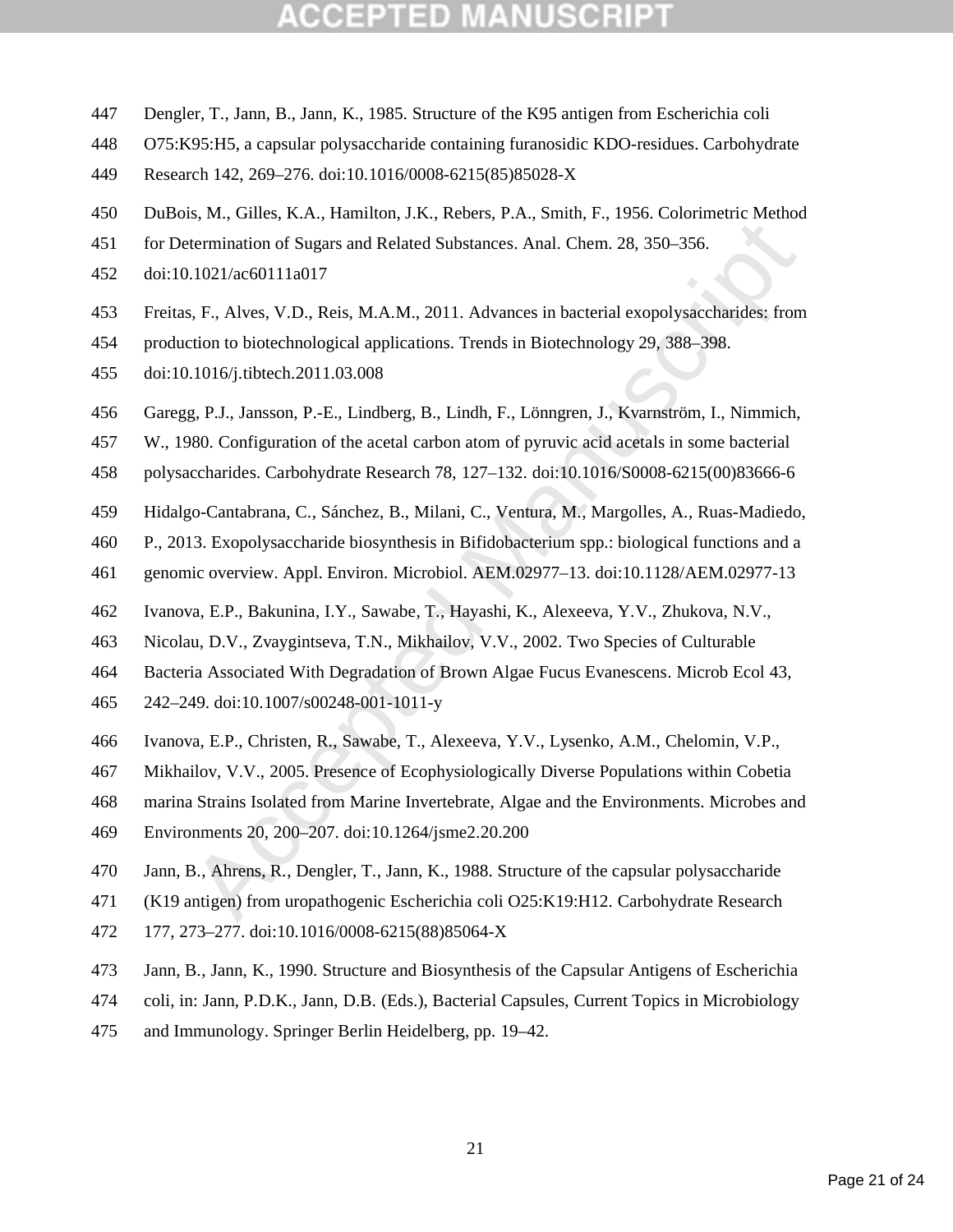- J. Jennings, H., Rosell, K.-G., G. Johnson, K., 1982. Structure of the 3-deoxy-d-manno-
- octulosonic acid-containing polysaccharide (K6 antigen) from escherichia coli LP 1092.
- Carbohydrate Research 105, 45–56. doi:10.1016/S0008-6215(00)81853-4
- Kocharova, N.A., Hatano, K., Shaskov, A.S., Knirel, Y.A., Kochetkov, N.K., Pier, G.B.,
- 1989. The structure and serologic distribution of an extracellular neutral polysaccharide from
- Pseudomonas aeruginosa immunotype 3. J. Biol. Chem. 264, 15569–15573.
- Kokoulin, M.S., Kalinovsky, A.I., Komandrova, N.A., Tomshich, S.V., Romanenko, L.A.,
- Vaskovsky, V.E., 2014. The sulfated O-specific polysaccharide from the marine bacterium
- Cobetia pacifica KMM 3879T. Carbohydrate Research 387, 4–9.
- doi:10.1016/j.carres.2014.01.015
- Kraiwattanapong, J., Tsuruga, H., Ooi, T., Kinoshita, S., 1999. Cloning and sequencing of a
- Deleya marina gene encoding for alginate lyase. Biotechnology Letters 21, 169–174.
- doi:10.1023/A:1005435725903
- Labrie, S.J., Samson, J.E., Moineau, S., 2010. Bacteriophage resistance mechanisms. Nat Rev
- Micro 8, 317–327. doi:10.1038/nrmicro2315
- Lenter, M., Jann, B., Jann, K., 1990. Structure of the K16 antigen from escherichia coli
- O7:K16:H-, A Kdo-containing capsular polysaccharide. Carbohydrate Research 197, 197–
- 204. doi:10.1016/0008-6215(90)84142-H
- Leone, S., Molinaro, A., Gerber, I.B., Dubery, I.A., Lanzetta, R., Parrilli, M., 2006. The O-
- chain structure from the LPS of the endophytic bacterium Burkholderia cepacia strain ASP B
- 2D. Carbohydrate Research 341, 2954–2958. doi:10.1016/j.carres.2006.10.010
- The structure and serologic distribution of an extracellular neutral polysaccharide from<br>monas acruginosa immunotypc 3. J. Biol. Chem. 264, 15569–15573.<br>
ulin, M.S., Kalinovsky, A.I., Komandrova, N.A., Tomshich, S.V., Roma Maréchal, J.-P., Culioli, G., Hellio, C., Thomas-Guyon, H., Callow, M.E., Clare, A.S., Ortalo-
- Magné, A., 2004. Seasonal variation in antifouling activity of crude extracts of the brown alga
- Bifurcaria bifurcata (Cystoseiraceae) against cyprids of Balanus amphitrite and the marine
- bacteria Cobetia marina and Pseudoalteromonas haloplanktis. Journal of Experimental Marine
- Biology and Ecology 313, 47–62. doi:10.1016/j.jembe.2004.07.016
- Nichols, C.A.M., Guezennec, J., Bowman, J.P., 2005. Bacterial Exopolysaccharides from
- Extreme Marine Environments with Special Consideration of the Southern Ocean, Sea Ice,
- and Deep-Sea Hydrothermal Vents: A Review. Mar Biotechnol 7, 253–271.
- doi:10.1007/s10126-004-5118-2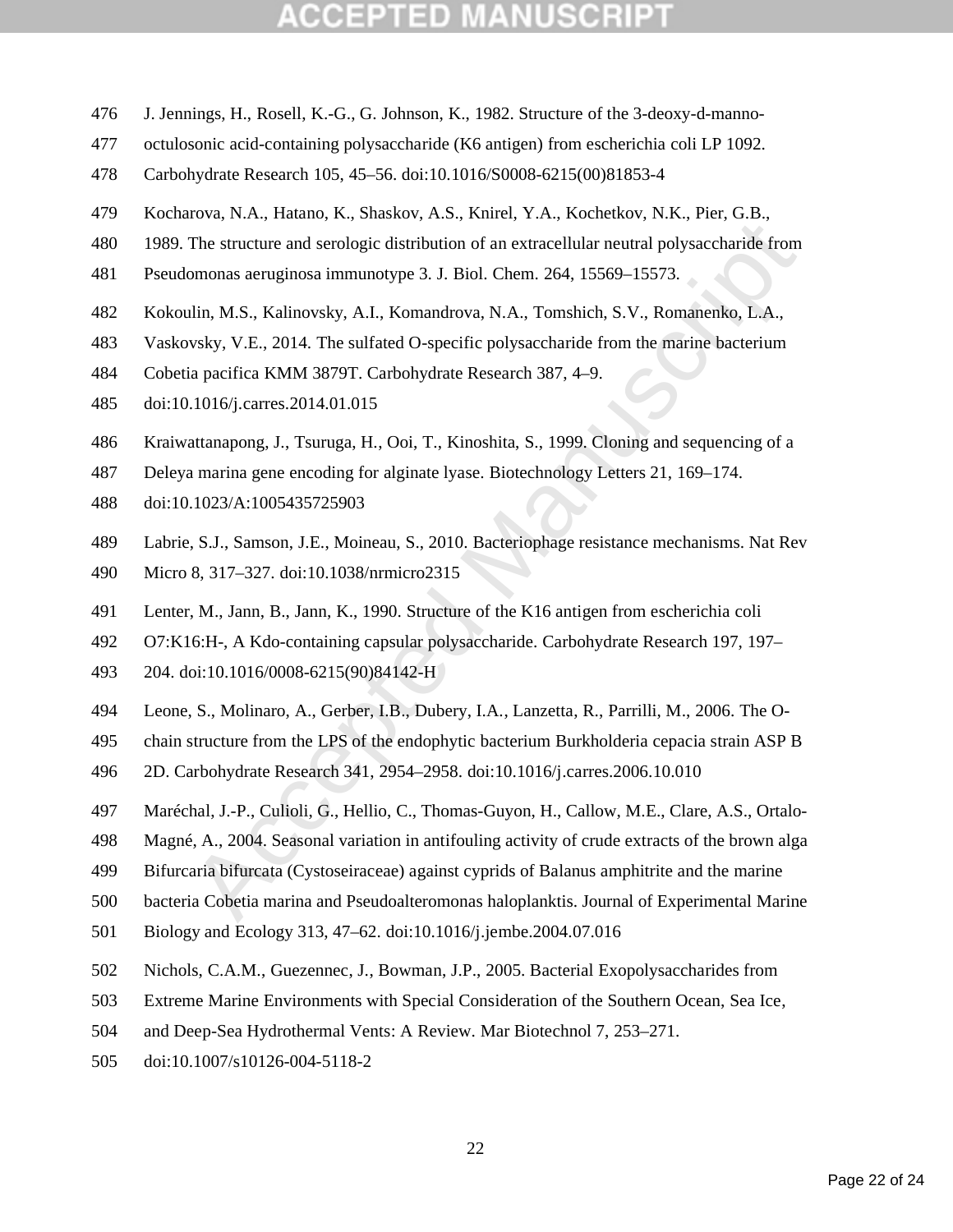- Nimmich, W., 1997. Degradation studies on Escherichia coli capsular polysaccharides by
- bacteriophages. FEMS Microbiology Letters 153, 105–110. doi:10.1111/j.1574-
- 6968.1997.tb10470.x
- Nimtz, M., Wray, V., Domke, T., Brenneke, B., Häussler, S., Steinmetz, I., 1997. Structure of
- an Acidic Exopolysaccharide of Burkholderia pseudomallei. European Journal of
- Biochemistry 250, 608–616. doi:10.1111/j.1432-1033.1997.0608a.x
- Ophir, T., Gutnick, D.L., 1994. A Role for Exopolysaccharides in the Protection of
- Microorganisms from Desiccation. Appl. Environ. Microbiol. 60, 740–745.
- Fulch Exopolysaccharide of Burkholderia pseudomallei. European Journal of<br>
Fulch Exopolysaccharide of Burkholderia pseudomallei. European Journal of<br>
emistry 250, 608–616. doi:10.11111/j.1432-1033.1997.0608a.x<br>
T., Gutnick Ordax, M., Marco-Noales, E., López, M.M., Biosca, E.G., 2010. Exopolysaccharides favor
- the survival of Erwinia amylovora under copper stress through different strategies. Research
- in Microbiology 161, 549–555. doi:10.1016/j.resmic.2010.05.003
- Poli, A., Anzelmo, G., Nicolaus, B., 2010. Bacterial Exopolysaccharides from Extreme
- Marine Habitats: Production, Characterization and Biological Activities. Marine Drugs 8,
- 1779–1802. doi:10.3390/md8061779
- Satpute, S.K., Banat, I.M., Dhakephalkar, P.K., Banpurkar, A.G., Chopade, B.A., 2010.
- Biosurfactants, bioemulsifiers and exopolysaccharides from marine microorganisms.
- Biotechnology Advances 28, 436–450. doi:10.1016/j.biotechadv.2010.02.006
- Sen, R., 2008. Biotechnology in petroleum recovery: The microbial EOR. Progress in Energy
- and Combustion Science 34, 714–724. doi:10.1016/j.pecs.2008.05.001
- Shea, C., Nunley, J.W., Williamson, J.C., Smith-Somerville, H.E., 1991. Comparison of the
- adhesion properties of Deleya marina and the exopolysaccharide-defective mutant strain
- DMR. Appl. Environ. Microbiol. 57, 3107–3113.
- Steinmetz, I., Nimtz, M., Wray, V., Häußler, S., Reganzerowski, A., Brenneke, B., 2000.
- Exopolysaccharides of Burkholderia pseudomallei. Acta Tropica 74, 211–214.
- doi:10.1016/S0001-706X(99)00072-8
- Stewart, P.S., William Costerton, J., 2001. Antibiotic resistance of bacteria in biofilms. The
- Lancet 358, 135–138. doi:10.1016/S0140-6736(01)05321-1
- Suresh Kumar, A., Mody, K., Jha, B., 2007. Bacterial exopolysaccharides a perception. J.
- Basic Microbiol. 47, 103–117. doi:10.1002/jobm.200610203